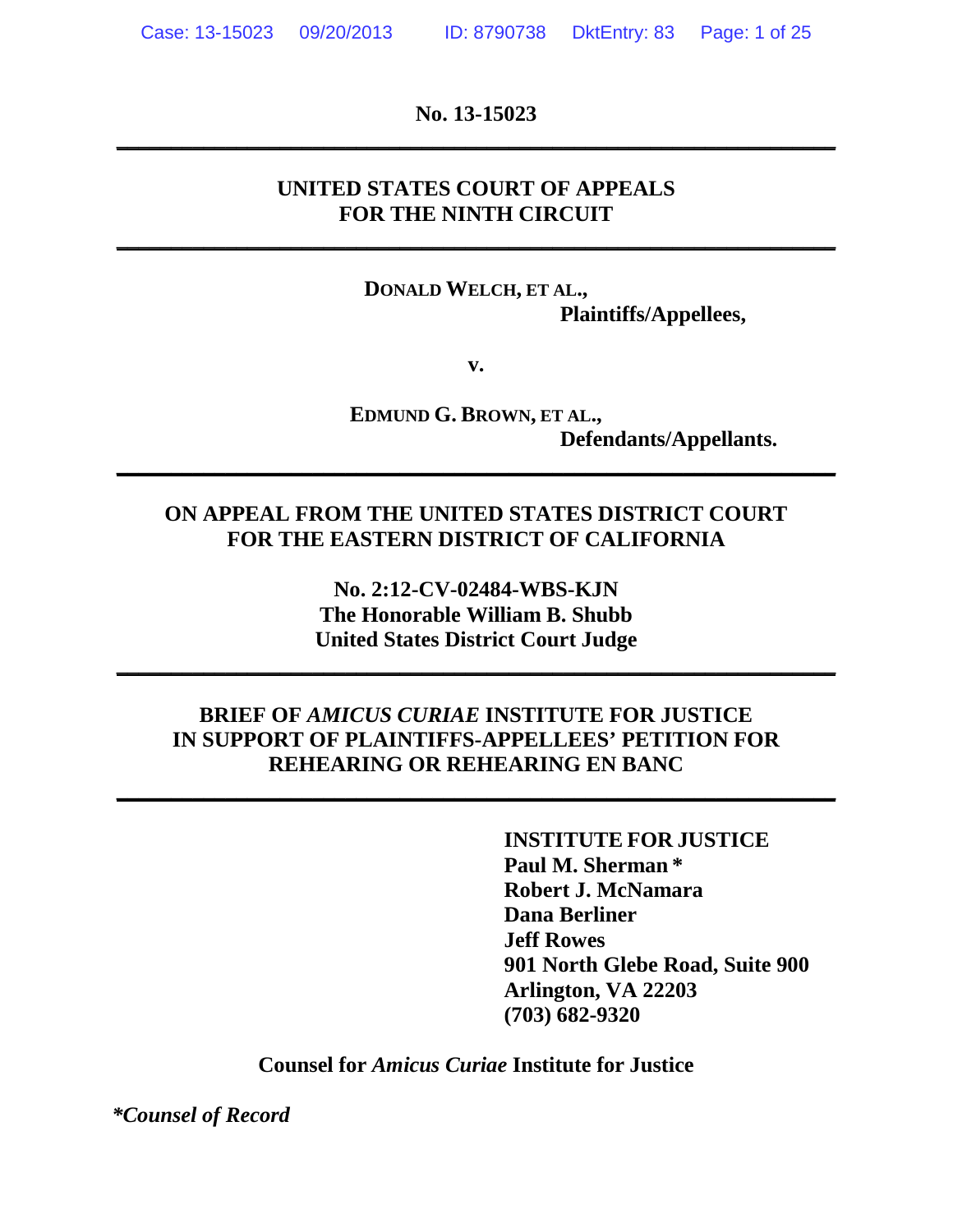### **CORPORATE DISCLOSURE STATEMENT**

The Institute for Justice is a nonprofit organization organized under Section 501(c)(3) of the Internal Revenue Code. The Institute for Justice does not have a parent corporation and does not issue stock. There are no publicly held corporations that own ten percent or more of the stock of the Institute for Justice.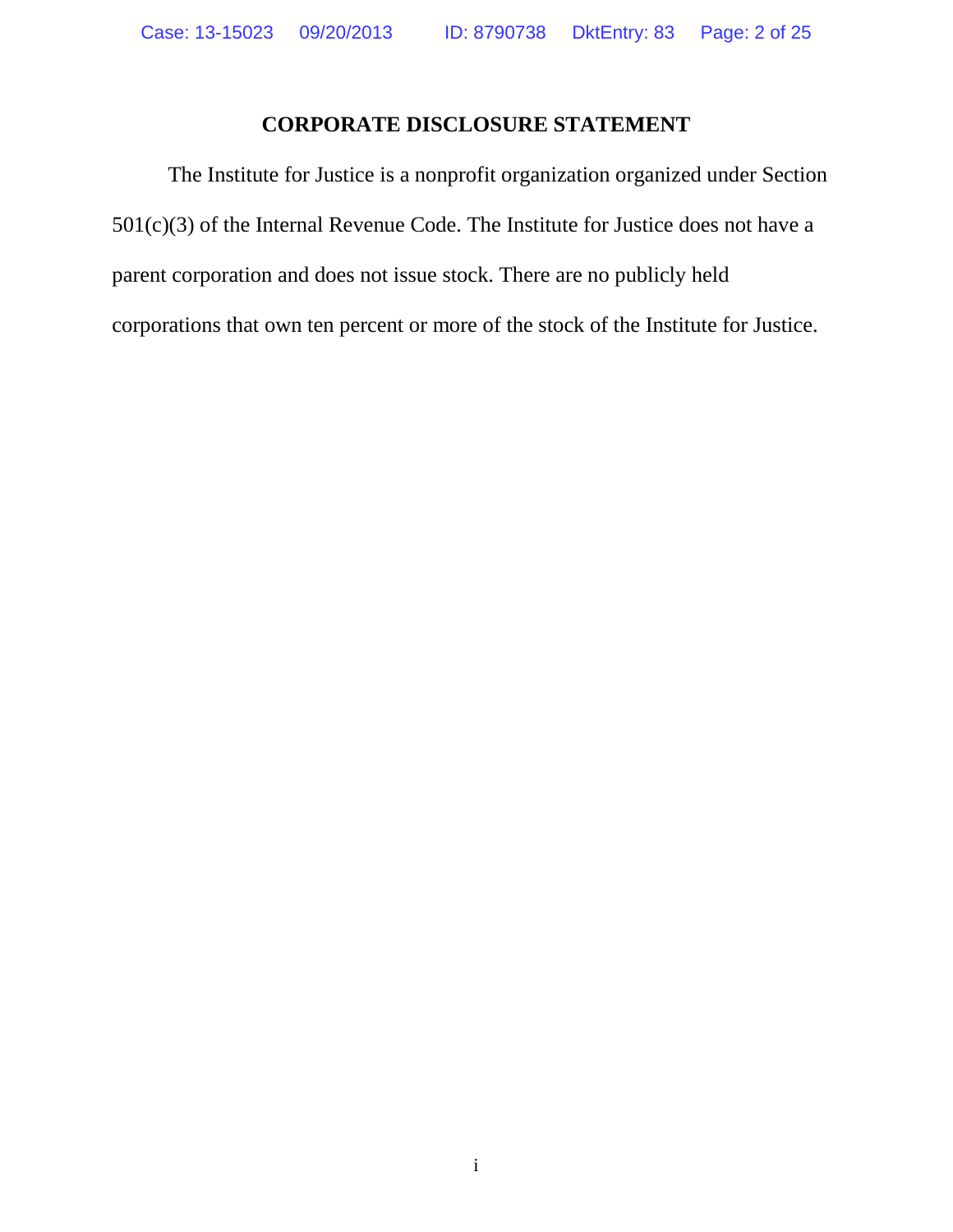# **TABLE OF CONTENTS**

# **Page**

| $\mathbf{I}$ . | Under Holder v. Humanitarian Law Project, California's Prohibition<br>on Talk Therapy Intended to Change a Minor's Sexual Orientation Is |
|----------------|------------------------------------------------------------------------------------------------------------------------------------------|
| II.            | The Panel's Holding That Talk Therapy Is Conduction, Rather Than<br>Speech, Endangers a Vast Array of Speech in Countless                |
| III.           | Holding That SB 1172 Regulates Speech Will Not Deprive the<br>Government of the Ability to Prevent or Punish Demonstrable Harm           |
|                |                                                                                                                                          |
|                |                                                                                                                                          |
|                |                                                                                                                                          |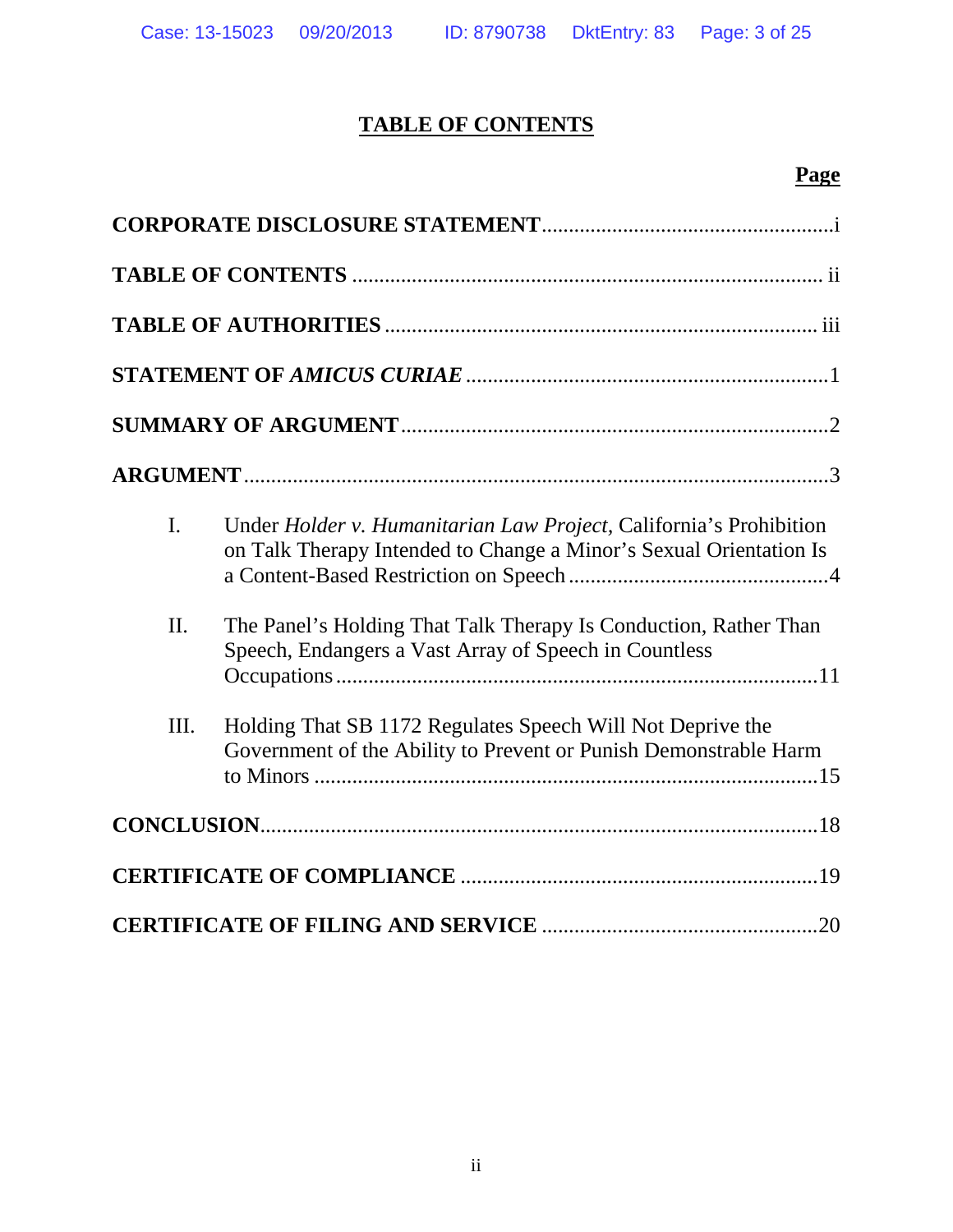# **TABLE OF AUTHORITIES**

| Conant v. Walters,                                                     |
|------------------------------------------------------------------------|
|                                                                        |
| Cooksey v. Futrell,                                                    |
|                                                                        |
| Cooksey v. Futrell,                                                    |
| No. 3:12cv336, 2012 U.S. Dist. LEXIS 144397                            |
|                                                                        |
| Giboney v. Empire Storage & Ice Co.,                                   |
|                                                                        |
|                                                                        |
| Holder v. Humanitarian Law Project,                                    |
|                                                                        |
| Kaahumanu v. Hawaii,                                                   |
|                                                                        |
| Legal Services Corp. v. Velasquez,                                     |
|                                                                        |
|                                                                        |
| Lind v. Grimmer,                                                       |
|                                                                        |
| Nat'l Ass'n for the Advancement of Psychoanalysis v. California Bd. of |
| Psychology,                                                            |
|                                                                        |
| Nat'l Socialist Party v. Vill. of Skokie,                              |
|                                                                        |
| Snyder v. Phelps,                                                      |
|                                                                        |
| Spence v. Washington,                                                  |
|                                                                        |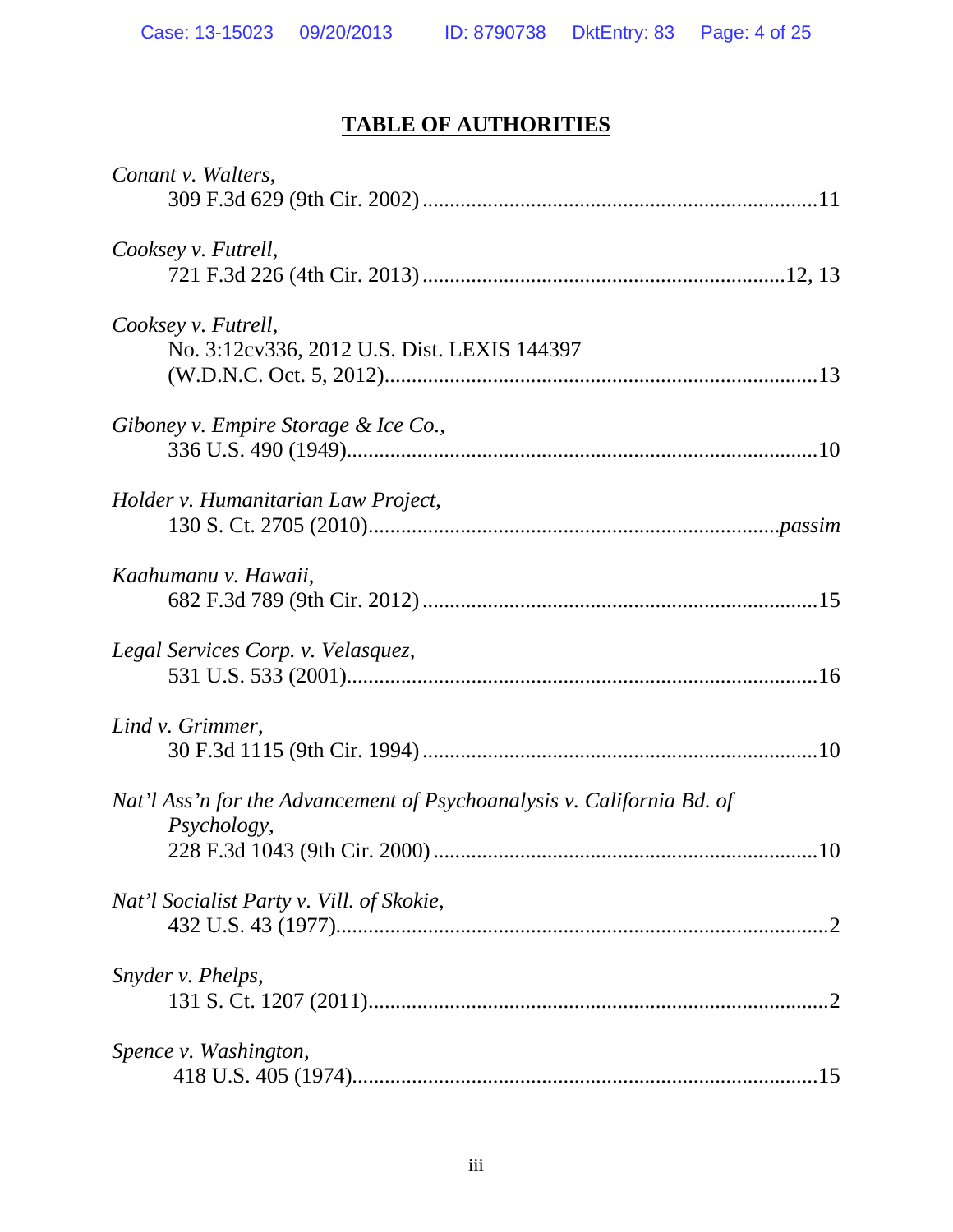| United States v. Alvarez,                                                                                                                                                         |
|-----------------------------------------------------------------------------------------------------------------------------------------------------------------------------------|
| United States v. O'Brien,                                                                                                                                                         |
| United States v. Playboy Entm't Grp.,                                                                                                                                             |
| Welch v. Brown,                                                                                                                                                                   |
| <b>Statutes</b>                                                                                                                                                                   |
|                                                                                                                                                                                   |
|                                                                                                                                                                                   |
|                                                                                                                                                                                   |
| <u>Rules</u>                                                                                                                                                                      |
|                                                                                                                                                                                   |
|                                                                                                                                                                                   |
| <b>Other Publications</b>                                                                                                                                                         |
| Complaint, Rosemond v. Conway,<br>No. 3:13-cv-00042-GFVT (E.D. Ky. filed July 16, 2013)<br>available at<br>http://www.ij.org/images/pdf_folder/first_amendment/ky_psych/ky-psych- |
| Eugene Volokh,<br>Speech as Conduct: Generally Applicable Laws, Illegal Courses of Conduct,<br>"Situation-altering Utterances," and the Uncharted Zones, 90 Cornell L.            |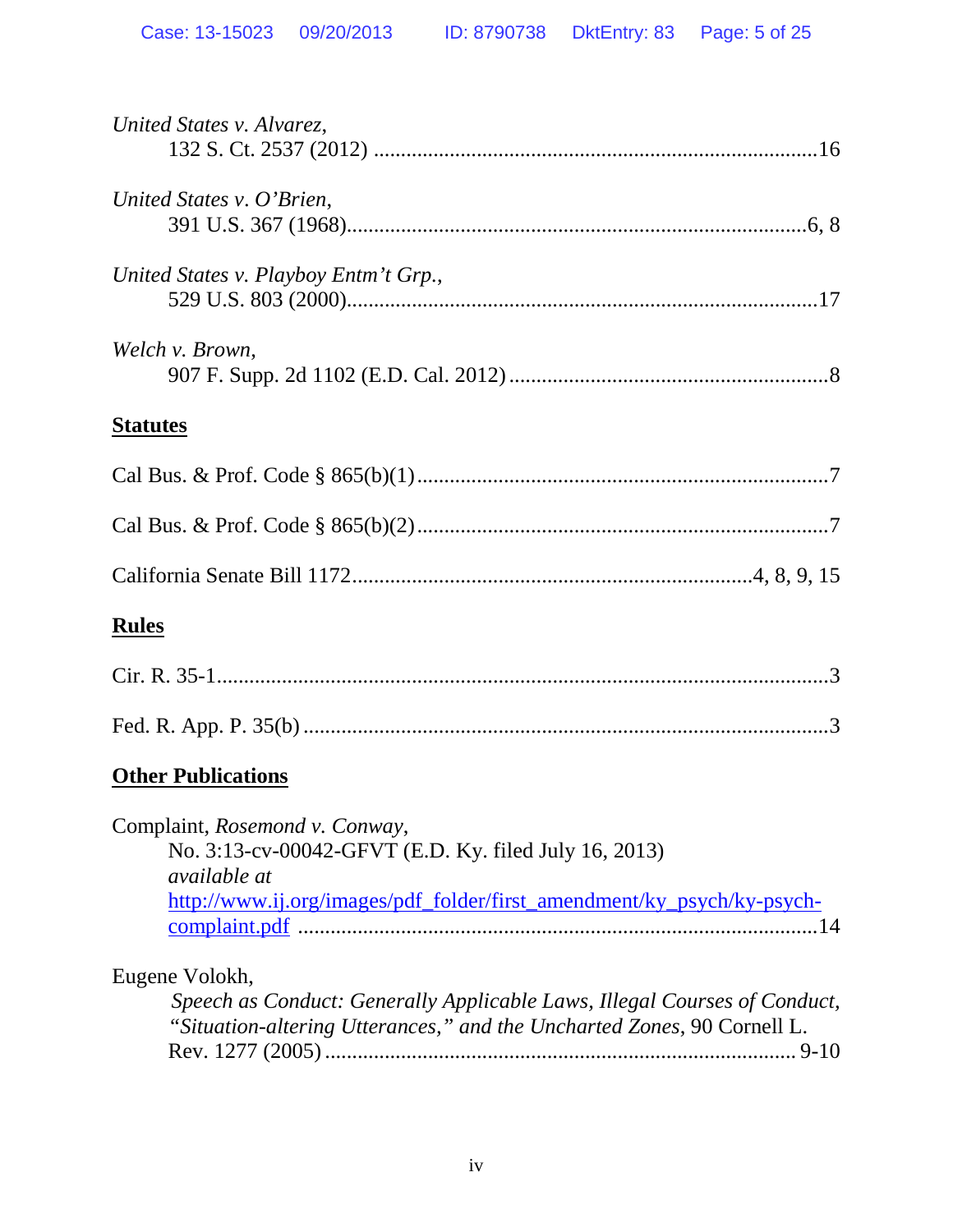# **STATEMENT OF** *AMICUS CURIAE***[1](#page-5-0)**

The Institute for Justice is a nonprofit, public-interest legal center dedicated to defending the essential foundations of a free society: property rights, economic liberty, educational choice, and freedom of speech. As part of its mission to defend freedom of speech, the Institute has challenged laws across the country that regulate a wide array of occupational speech, including parenting advice, dietary advice, veterinary advice, and historical tours. *Amicus* believes that the decision of the panel below, if allowed to stand, represents a serious threat to the constitutional protection afforded to these and countless other types of occupational speech.

 $\overline{a}$ 

<span id="page-5-0"></span> $<sup>1</sup>$  No party counsel authored any portion of this brief, and no party, party counsel,</sup> or person other than *Amicus* or its counsel paid for this brief's preparation or submission. All parties have consented to the filing of this brief.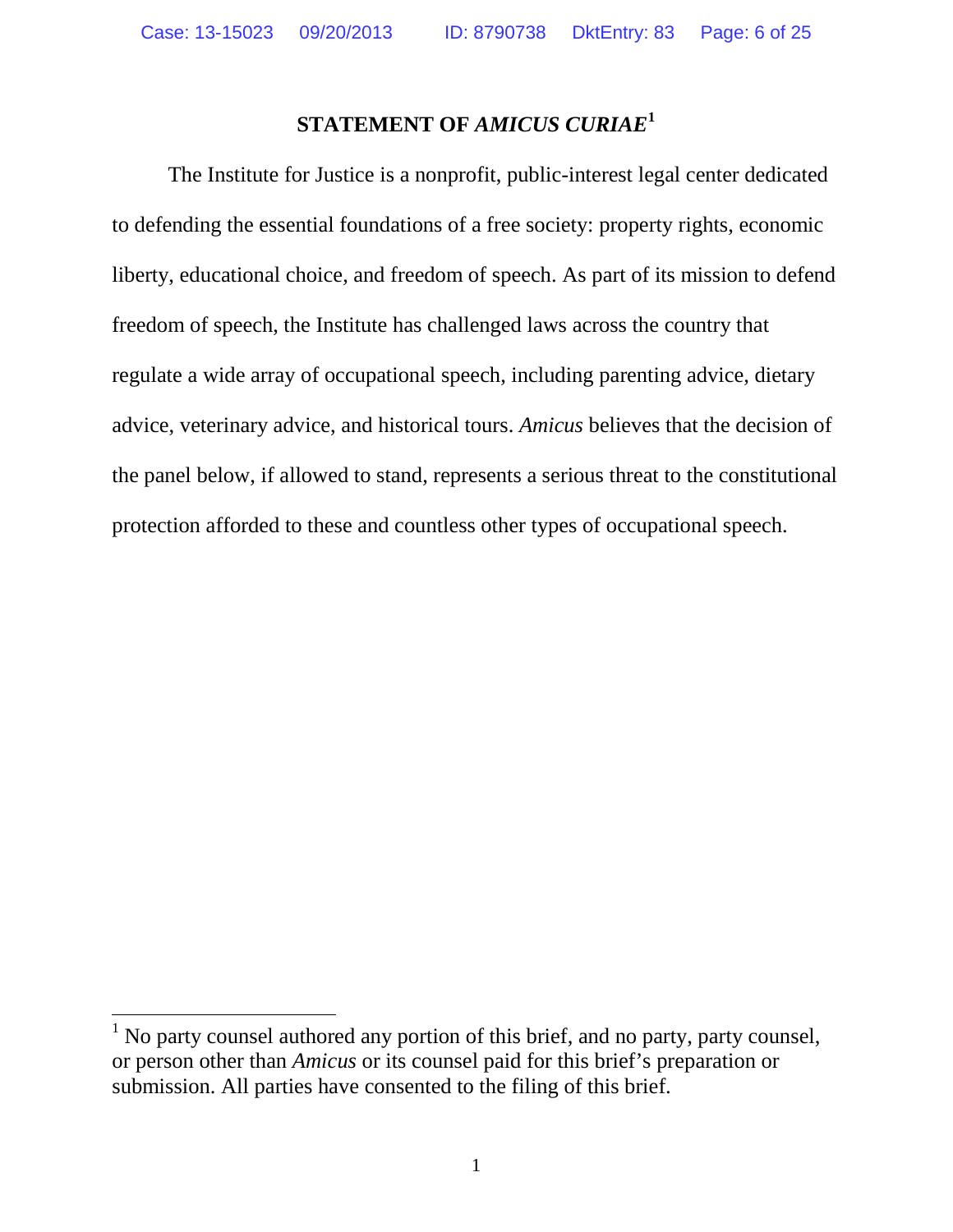#### **SUMMARY OF ARGUMENT**

This case concerns speech that a great many people believe is backwards, bigoted, ignorant, and even immoral. *Amicus* does not file this brief to dispute those assessments. But the First Amendment protects even outrageous speech by people who arouse public contempt. *See, e.g.*, *Snyder v. Phelps*, 131 S. Ct. 1207 (2011); *Nat'l Socialist Party v. Vill. of Skokie*, 432 U.S. 43 (1977). This Court should not allow the debate over the merits of Plaintiffs' speech to distract from the central constitutional issue in this case: whether talking with minors in an effort to change their sexual orientation is speech, the regulation of which triggers heightened judicial scrutiny, or mere conduct, the regulation of which triggers far more deferential review. The resolution of that question has repercussions far beyond the contentious debate at the center of this case; it affects everyone who speaks for a living, from tour guides to dietitians to political consultants and beyond.

This Court should grant rehearing or rehearing en banc because the panel, in resolving that question, failed to apply the U.S. Supreme Court's controlling decision in *Holder v. Humanitarian Law Project*, 130 S. Ct. 2705 (2010), which is the Supreme Court's most recent and most authoritative pronouncement on the speech/conduct distinction. Although *Holder* is clearly on point and, indeed, formed a significant basis of the district court's opinion granting Plaintiffs' motion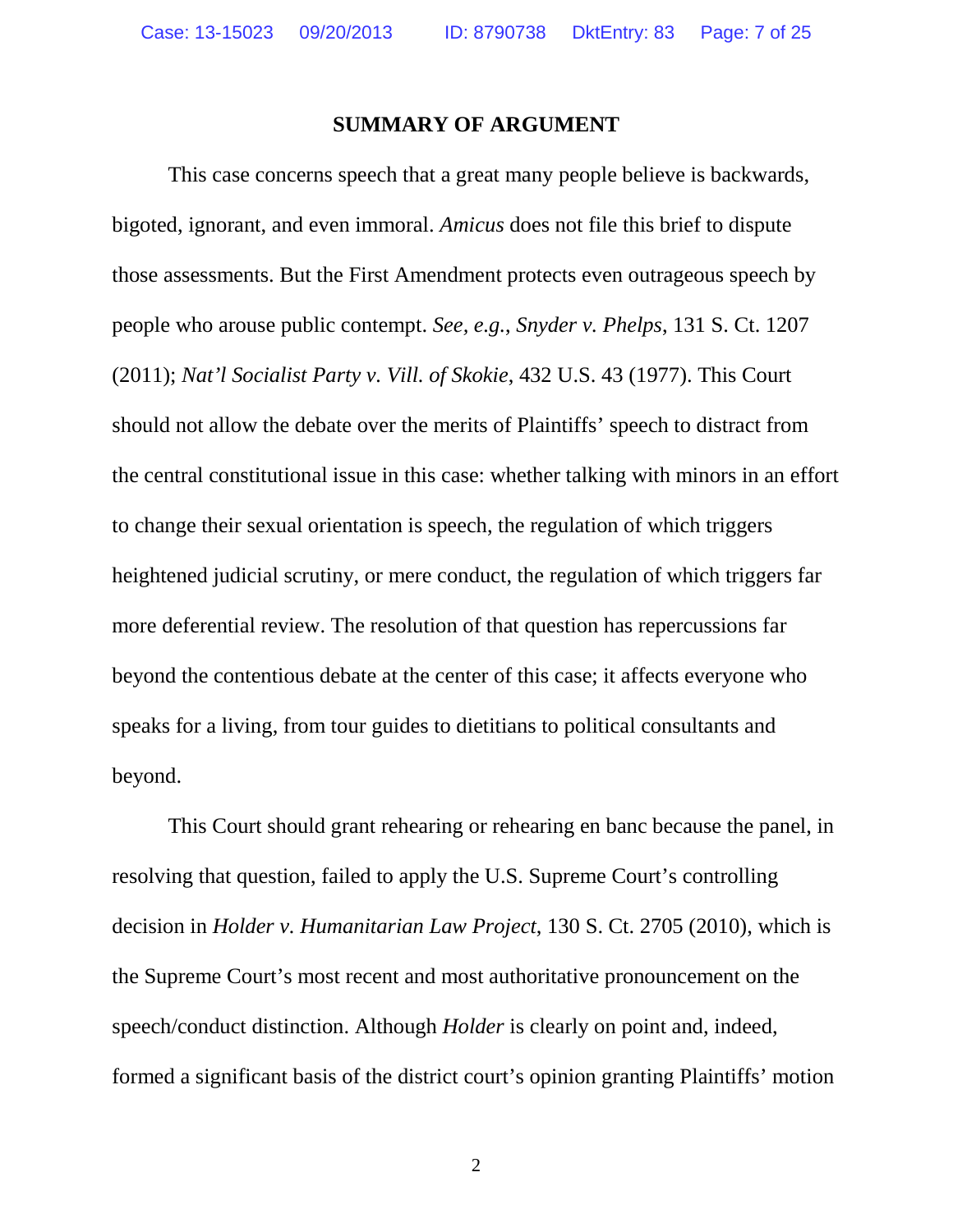for a preliminary injunction, the panel failed to even cite *Holder*, let alone distinguish it.

Because the panel disregarded *Holder*, it issued an opinion under which the government has virtually unfettered authority to re-label pure speech as "conduct" and then ban that speech, subject only to rational-basis review. That result cannot be squared with the First Amendment. When government attempts to prevent one person from communicating a message to another, it regulates speech, and it must justify that regulation with real evidence. This does not necessarily mean that Plaintiffs are entitled to prevail on the merits, but it does mean that, under binding Supreme Court precedent, this Court must require California to carry its burden of supporting the challenged regulations.

#### **ARGUMENT**

This Court should grant rehearing or rehearing en banc because (1) the panel's opinion conflicts with controlling precedent from the U.S. Supreme Court, and (2) the panel's opinion directly conflicts with existing opinions from other circuits on the speech/conduct distinction. *See* Fed. R. App. P. 35(b); Cir. R. 35-1. Absent rehearing, the panel's opinion will endanger an enormous amount of valuable speech that has nothing to do with the controversial speech underlying this case.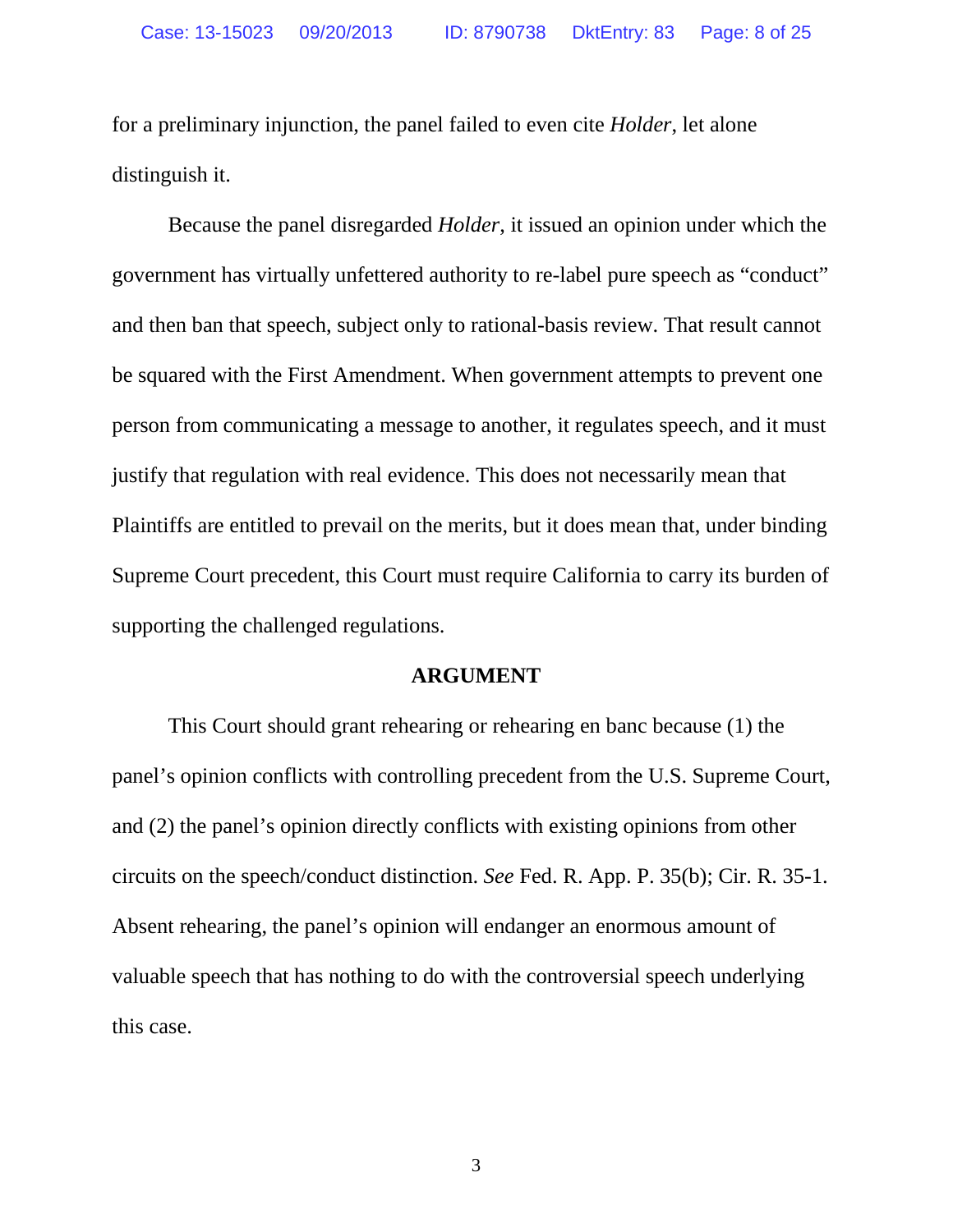As explained in Section I, the panel's opinion conflicts with *Holder v. Humanitarian Law Project*, which required the panel to review SB 1172 as a content-based restriction on speech. As explained in Section II, the panel's contrary ruling, that SB 1172 was a restriction on conduct subject only to rationalbasis review, conflicts with the approach of other circuits and will endanger a vast array of harmless speech in countless occupations. Finally, as explained in Section III, the panel's drastic ruling is unnecessary, because holding that SB 1172 is subject to heightened scrutiny will not deprive the government of the power to pass appropriately tailored laws to protect the health and safety of minors—and, indeed, it will not even necessarily prevent the government from successfully defending the constitutionality of SB 1172. It simply means that the government will bear the burden of justifying SB 1172 under the standards set by the U.S. Supreme Court for laws that impose content-based burdens on speech.

# **I. Under** *Holder v. Humanitarian Law Project***, California's Prohibition on Talk Therapy Intended to Change a Minor's Sexual Orientation Is a Content-Based Restriction on Speech.**

The core question in this case is straightforward: Is a restriction on face-toface advice and counseling a restriction on free speech subject to heightened scrutiny, or is it simply a restriction on conduct requiring much more deferential review? Under binding precedent from the U.S. Supreme Court, the answer to that question is clear: Advice delivered entirely through the spoken word is speech, not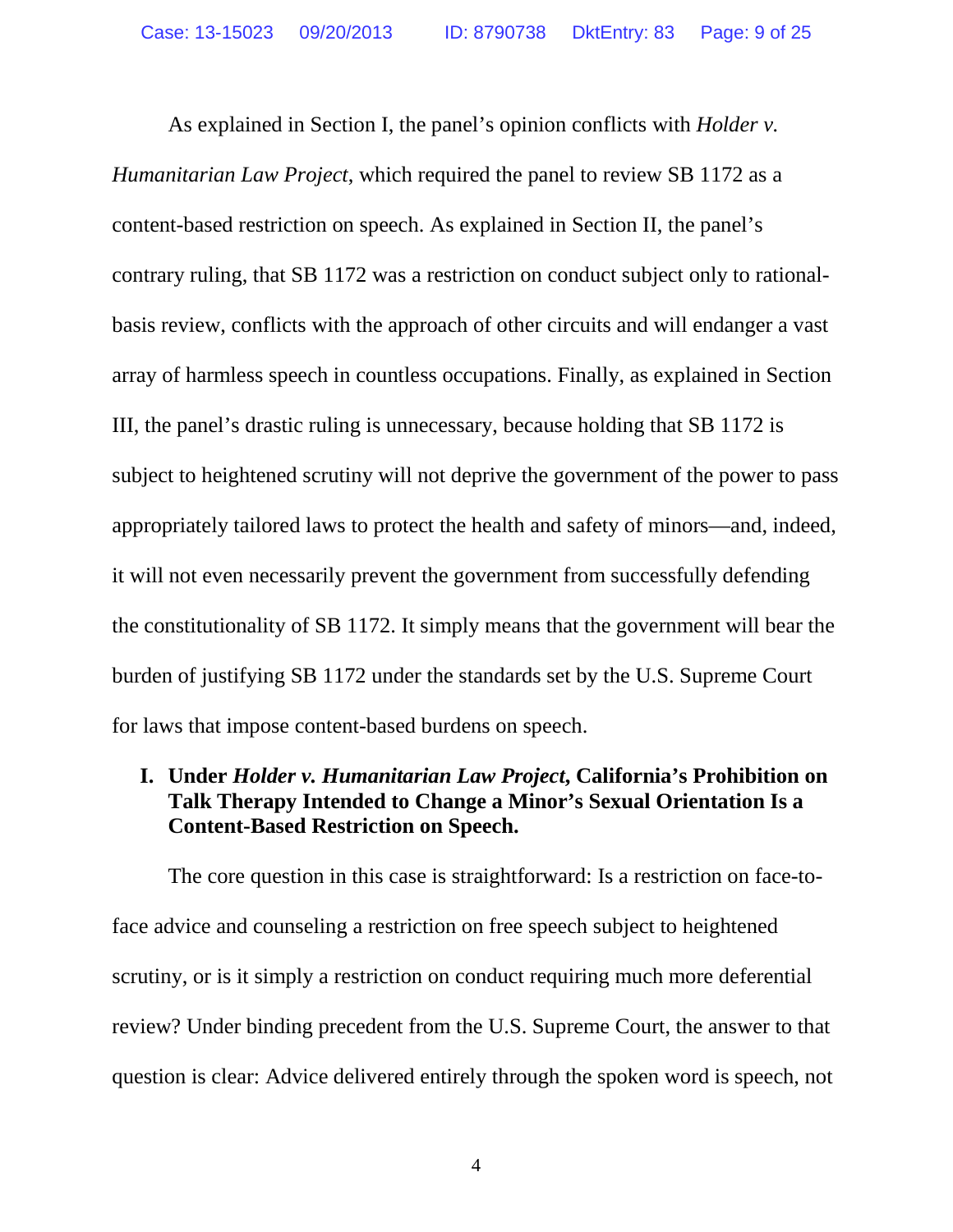"conduct." Rehearing is necessary because the panel's opinion irreconcilably conflicts with that binding precedent.

The controlling case is *Holder v. Humanitarian Law Project*, in which the U.S. Supreme Court considered the constitutionality of a federal law that forbade speech in the form of individualized legal and technical advice to designated foreign terrorists. 130 S. Ct. 2705, 2712-14 (2010). The plaintiffs in that case included two U.S. citizens and six domestic organizations that wished, among other things, to provide "train[ing] [to] members of [the Kurdistan Workers' Party (PKK)] on how to use humanitarian and international law to peacefully resolve disputes" and to "teach[] PKK members how to petition various representative bodies such as the United Nations for relief." *Id.* at 2713–14, 2716. They wanted, in other words, to give individualized advice solely through the spoken word.

They were prevented from doing so, however, because speech in the form of advice was illegal. Under federal law, the plaintiffs were prohibited from providing terrorist groups with "material support or resources." *Id.* at 2715. That term was defined to include both "training," defined as "instruction or teaching designed to impart a specific skill, as opposed to general knowledge," and "expert advice or assistance," defined as "advice or assistance derived from scientific, technical or other specialized knowledge." *Id.* The plaintiffs challenged that prohibition as a violation of the First Amendment. *Id.* at 2722–30.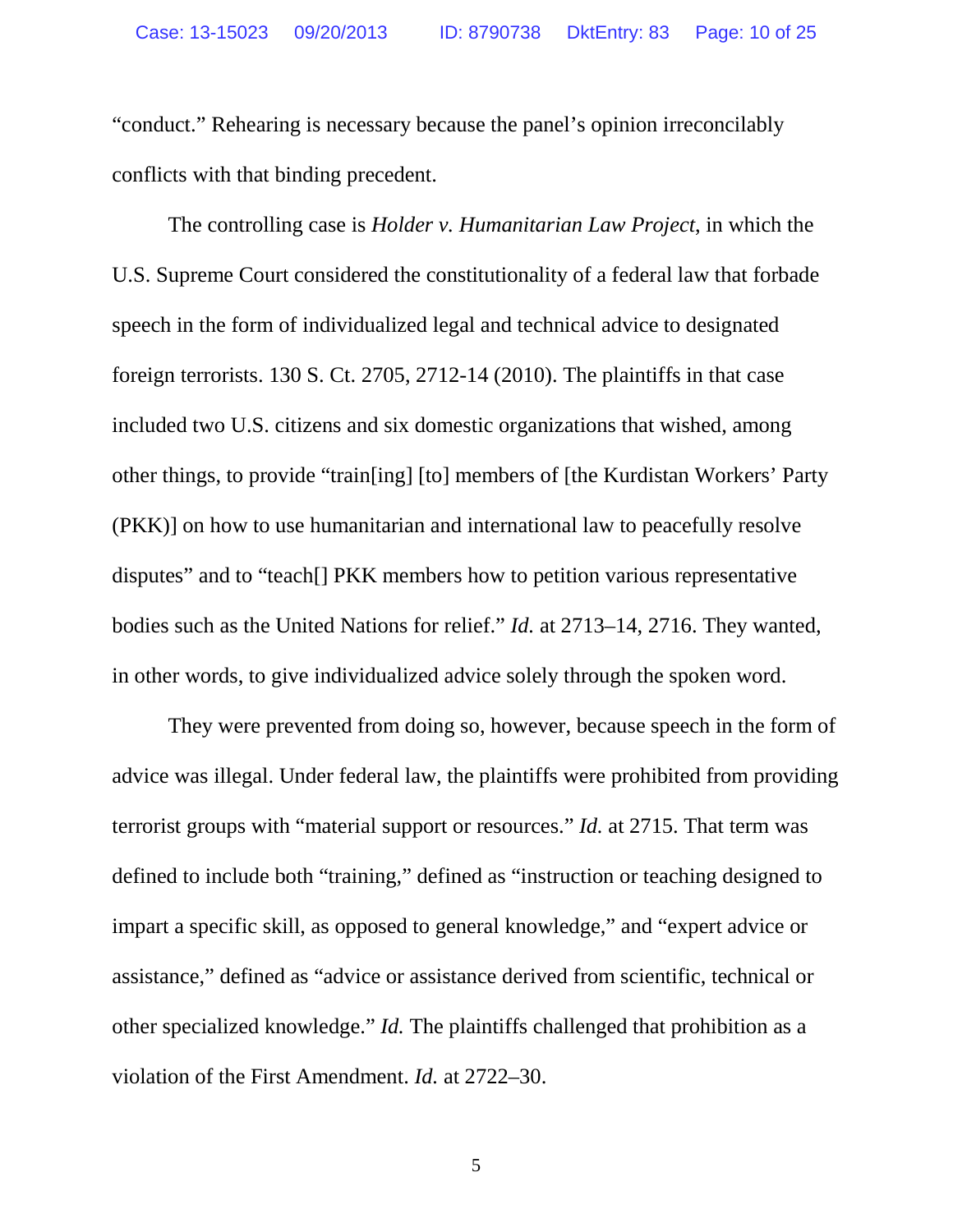The government defended the law by arguing that the material-support prohibition was aimed at conduct—specifically the conduct of providing "material support" to terrorist groups—and therefore only incidentally burdened the plaintiffs' expression. *Id.* at [2](#page-10-0)723.<sup>2</sup> But the U.S. Supreme Court emphatically and *unanimously* rejected that argument, holding that that the material-support prohibition was a content-based regulation of speech subject to heightened scrutiny.[3](#page-10-1) *Id.*

Most importantly, and in sharp conflict with the panel's opinion, the Supreme Court did not base its ruling on some metaphysical distinction between "speech" and "conduct." Instead, the Court took a commonsense approach to determining whether the First Amendment was implicated, concluding that the material-support prohibition was a content-based restriction on speech because the plaintiffs were allowed to communicate some things to designated terrorist groups but not other things:

 $\overline{a}$ 

<span id="page-10-0"></span><sup>2</sup> In contrast with the panel's opinion in this case, the government in *Holder* did not argue that this fact eliminated *all* First Amendment scrutiny. Instead, the government argued only that the material-support statute was subject to intermediate scrutiny under *United States v*. *O'Brien*, 391 U.S. 367, 376–77 (1968). *Holder*, 130 S. Ct. at 2723.

<span id="page-10-1"></span><sup>3</sup> Although only six justices joined the majority opinion in *Holder*, all nine justices agreed that, as applied to the plaintiffs in that case, the material-support prohibition was a restriction on speech, not conduct. *See id.* at 2723–24; *id.* at 2734 (Breyer, J., dissenting).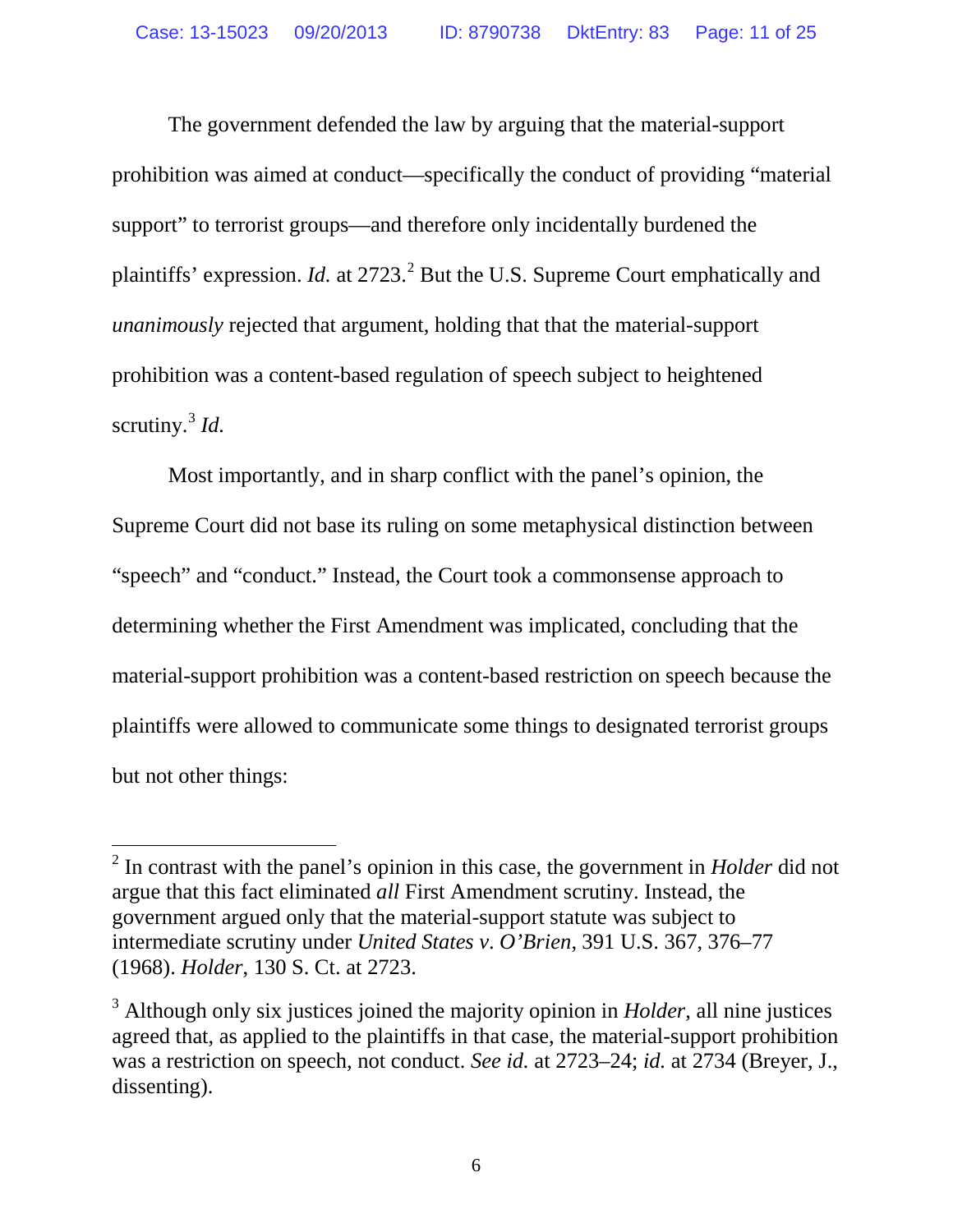[The material-support prohibition] regulates speech on the basis of its content. Plaintiffs want to speak to [designated terrorist organizations], and whether they may do so under [the law] depends on what they say. If plaintiffs' speech to those groups imparts a "specific skill" or communicates advice derived from "specialized knowledge"—for example, training on the use of international law or advice on petitioning the United Nations—then it is barred. On the other hand, plaintiffs' speech is not barred if it imparts only general or unspecialized knowledge.

### *Id.* at 2723–24 (citations omitted).

The Court also rejected the notion that the material-support prohibition could escape strict scrutiny because it "*generally* function[ed] as a regulation of conduct." *Id.* at 2724. As the Court observed, even when a law "may be described as directed at conduct," strict scrutiny is still appropriate when, "as applied to plaintiffs the conduct triggering coverage under the statute consists of communicating a message." *Id.*

This analysis is directly applicable to the claims in this case. Plaintiffs wish to talk with their minor clients, and "whether they may do so . . . depends on what they say." *Id.* at 2723–24. If Plaintiffs communicate "acceptance, support, and understanding of clients or the facilitation of clients' coping, social support, and identity exploration and development," Cal Bus. & Prof. Code § 865(b)(2), their speech is permitted. If, on the other hand, Plaintiffs communicate advice regarding ways to "change behaviors or gender expressions, or to eliminate or reduce sexual or romantic attractions or feelings toward individuals of the same sex," *id.* § 865(b)(1), their speech is prohibited. Further, just as in *Holder*, although SB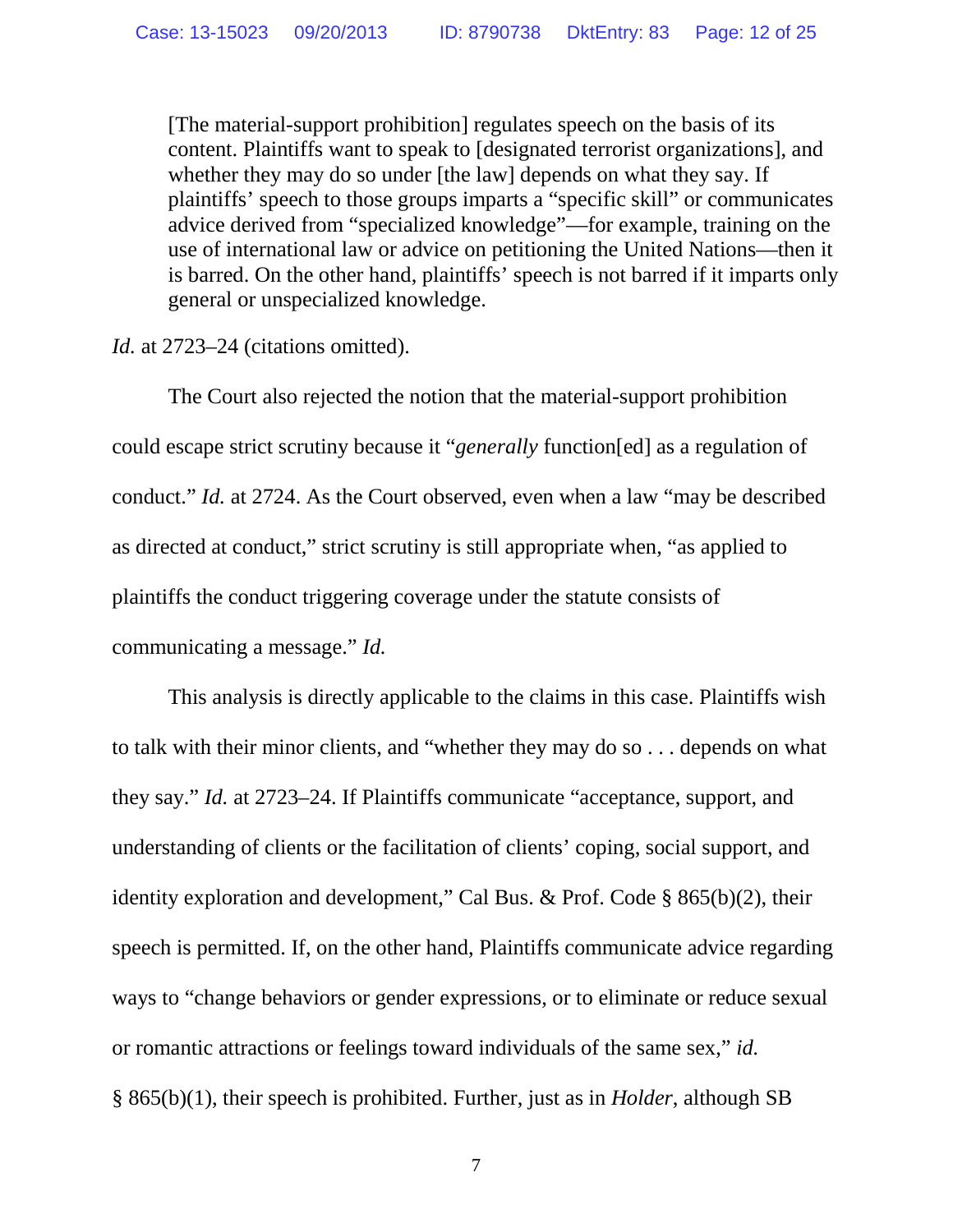1172 may generally function as a ban on conduct, the "conduct" triggering application of the statute to Plaintiffs consists entirely of speech.

Despite these clear parallels, and the fact that *Holder* was discussed both in the district court opinion granting Plaintiffs' motion for preliminary injunction, *Welch v. Brown*, 907 F. Supp. 2d 1102, 1113 (E.D. Cal. 2012), and in the Plaintiffs' brief before this Court, *see, e.g.*, Br. of Appellees, *Welch v. Brown*, No. 13-15023, at  $15-16$ , <sup>[4](#page-12-0)</sup> the panel failed to even cite *Holder*, let alone distinguish its holding.<sup>[5](#page-12-1)</sup> Instead, the panel held simply that "psychotherapists are not entitled to special First Amendment protection merely because the mechanism used to deliver mental health treatment is the spoken word." Slip op. at 19. But that is precisely the sort of labeling game that the Supreme Court rejected in *Holder*.

<span id="page-12-1"></span><sup>5</sup> *Amicus* First Amendment Scholars also failed to cite or attempt to distinguish *Holder* in their brief submitted to the panel in the related case *Pickup v. Brown*. *See* Brief *Amicus Curiae* of First Amendment Scholars in Support of Defendants-Appellees Supporting Affirmance, *Pickup v. Brown*, No. 12-17681, available at http://cdn.ca9.uscourts.gov/datastore/general/2013/02/08/12- 17681%20Amicus%20Brief%20by%20First%20Amendment%20Scholars.pdf. Indeed, despite the fact that the U.S. Supreme Court has become significantly more protective of First Amendment rights in the last 15 years, the Scholars' brief does not cite any Supreme Court cases decided after 1997. Instead, they rely heavily on *United States v. O'Brien*, 391 U.S. 367 (1968), the very case that *Holder* held was inapplicable to laws, like SB 1172, that are triggered by speech.

<span id="page-12-0"></span><sup>&</sup>lt;sup>4</sup> Plaintiffs-Appellees' answer brief filed before the panel is available at http://cdn.ca9.uscourts.gov/datastore/general/2013/02/20/13- 15023\_answering\_brief.pdf.  $\overline{a}$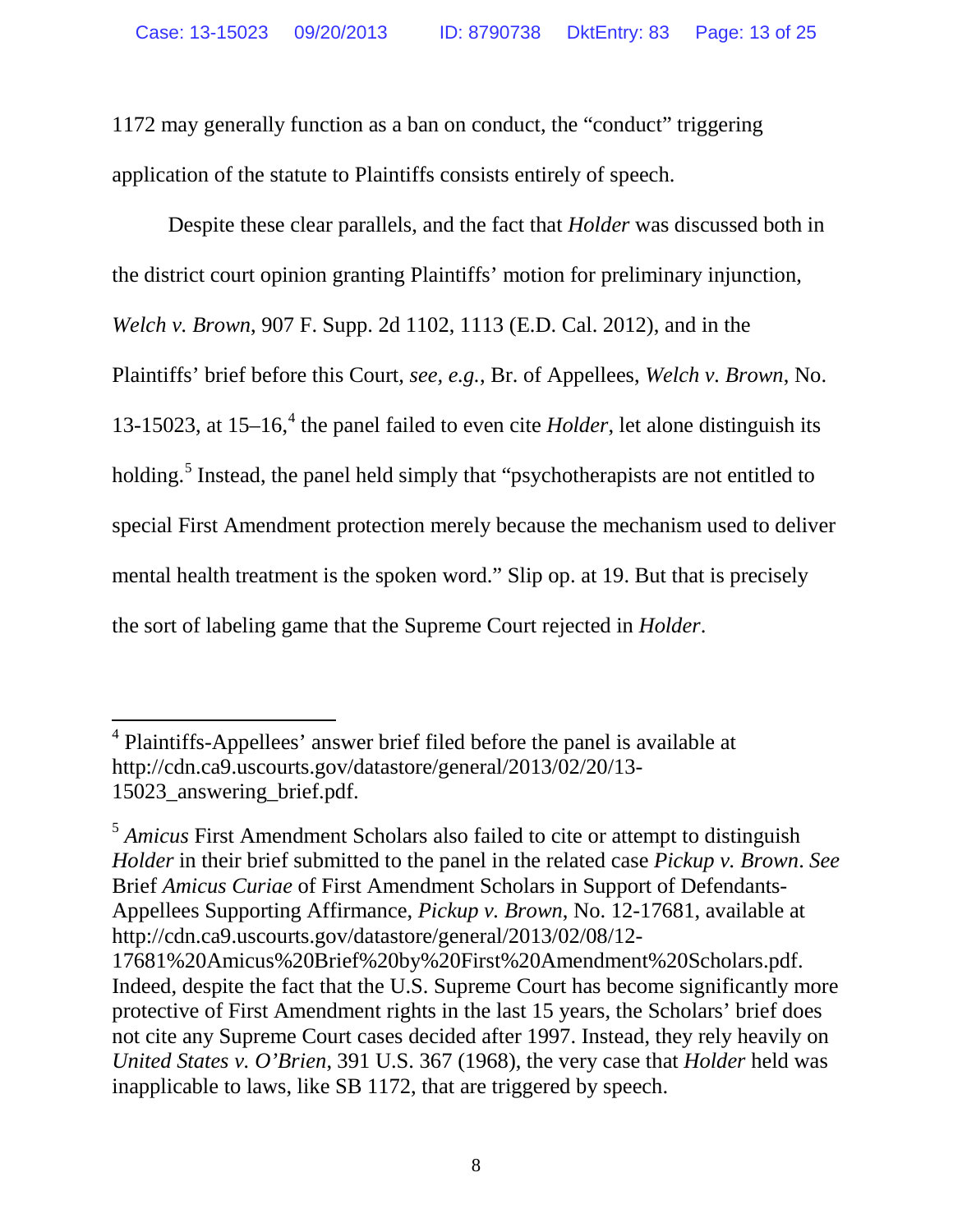The panel's error is illustrated most vividly by its equation of talk therapy

with the prescribing of drugs:

[W]here we conclude that SB 1172 lands[] is the regulation of professional *conduct*, where the state's power is great, even though such regulation may have an incidental effect on speech. Most, if not all, medical treatment requires speech, but that fact does not give rise to a First Amendment claim when the state bans a particular treatment. When a drug is banned, for example, a doctor who treats patients with that drug does not have a First Amendment right to speak the words necessary to provide or administer the banned drug.

Slip op. at 23 (citation omitted).

 $\overline{a}$ 

This comparison is inapt because a prohibition on prescribing a drug is aimed solely at the non-communicative effect of the speech: namely, the creation of a legal entitlement to access a controlled substance. The speech at issue in this case is different. Advice is not a drug—to the extent talk therapy works at all, it works by advising, encouraging, or persuading listeners to change their thought or behavior patterns. Thus, the sole object of the government's regulation is to prevent the *communicative* impact that talk therapy about a specific subject has on its listeners.<sup>[6](#page-13-0)</sup> And, as this Circuit has recognized, when the government regulates

<span id="page-13-0"></span><sup>6</sup> *See, e.g.*, Eugene Volokh, *Speech as Conduct: Generally Applicable Laws, Illegal Courses of Conduct, "Situation-altering Utterances," and the Uncharted Zones*, 90 Cornell L. Rev. 1277, 1346 (2005) (footnotes omitted):

When the government restricts professionals from speaking to their clients, it's restricting speech, not conduct. And it's restricting the speech precisely because of the message that the speech communicates, or because of the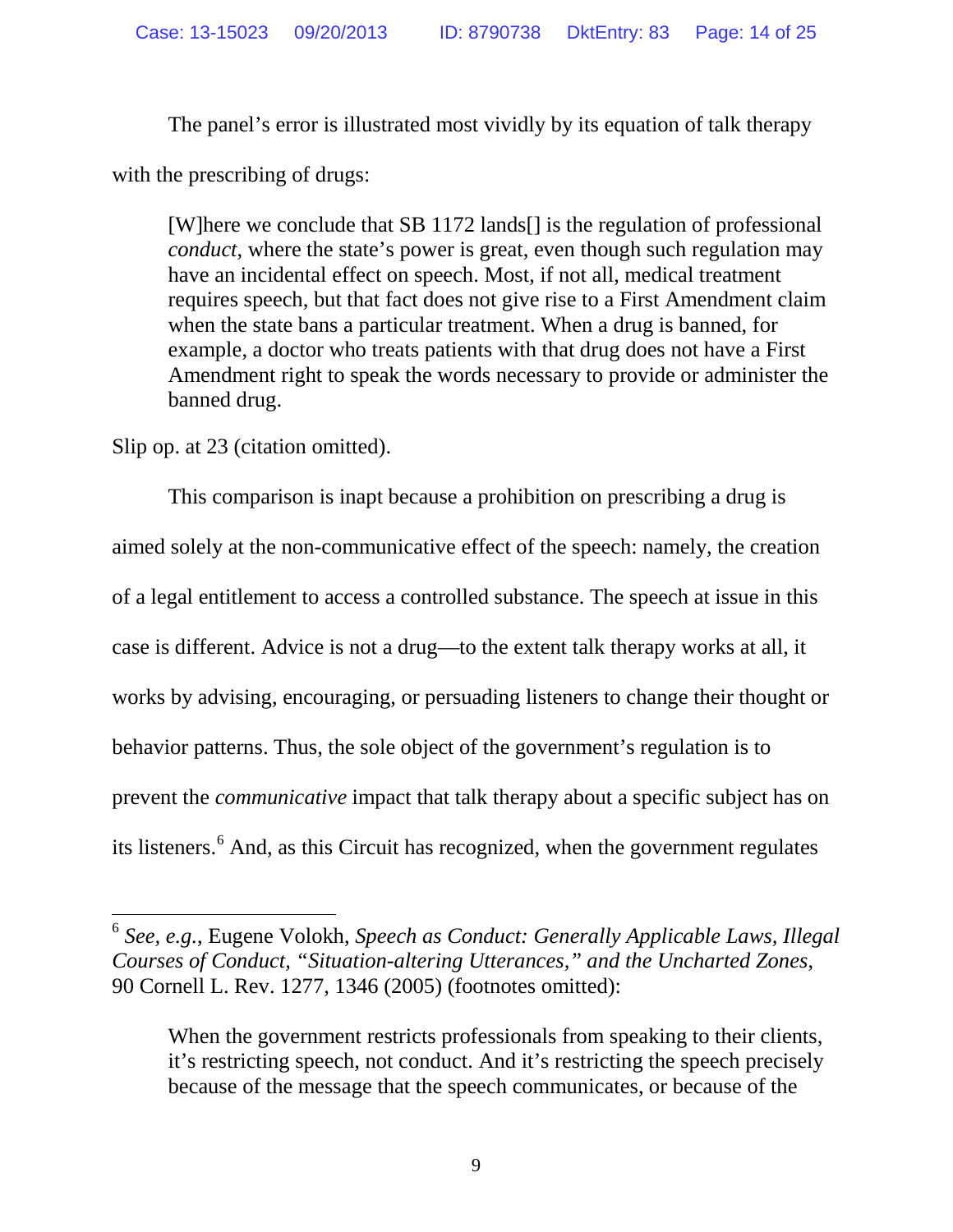speech to address "concerns [that] all stem from the direct communicative impact of [the regulated] speech," such a regulation is properly viewed as a content-based restriction subject to strict scrutiny. *Lind v. Grimmer*, 30 F.3d 1115, 1118 (9th Cir.  $1994$ ).<sup>[7](#page-14-0)</sup>

Instead of applying *Holder*, however, the panel opinion relies heavily on an earlier decision of this Circuit, *National Association for the Advancement of Psychoanalysis v. California Board of Psychology*, 228 F.3d 1043 (9th Cir. 2000) ("*NAAP*"), which upheld against a First Amendment challenge a licensing scheme for people engaged in psychoanalysis. Of course, to the extent *NAAP* conflicts with the U.S. Supreme Court's ruling in *Holder*, it is superseded by that ruling. But applying *Holder* does not even require overruling *NAAP.* As the panel correctly observed, this Circuit was "equivocal about whether, and to what extent, the

harms that may flow from this message. The restriction is not a "legitimate regulation of professional practice with only incidental impact on speech"; the impact on the speech is the purpose of the restriction, not just an incidental matter.

 $\overline{a}$ 

<span id="page-14-0"></span> $<sup>7</sup>$  This distinction, between laws aimed at the communicative impact of speech and</sup> laws aimed at its noncommunicative impact, also serves to distinguish the Supreme Court's statement in *Giboney v. Empire Storage & Ice Co.*, upon which the panel relied, that it has "never been deemed an abridgement of freedom of speech or press to make a course of conduct illegal merely because the conduct was in part initiated, evidenced, or carried out by means of language, either spoken, written, or printed." 336 U.S. 490, 502 (1949). The law at issue in *Giboney* was concerned with the noncommunicative impact of speech, namely, the formation of illegal restraints of trade.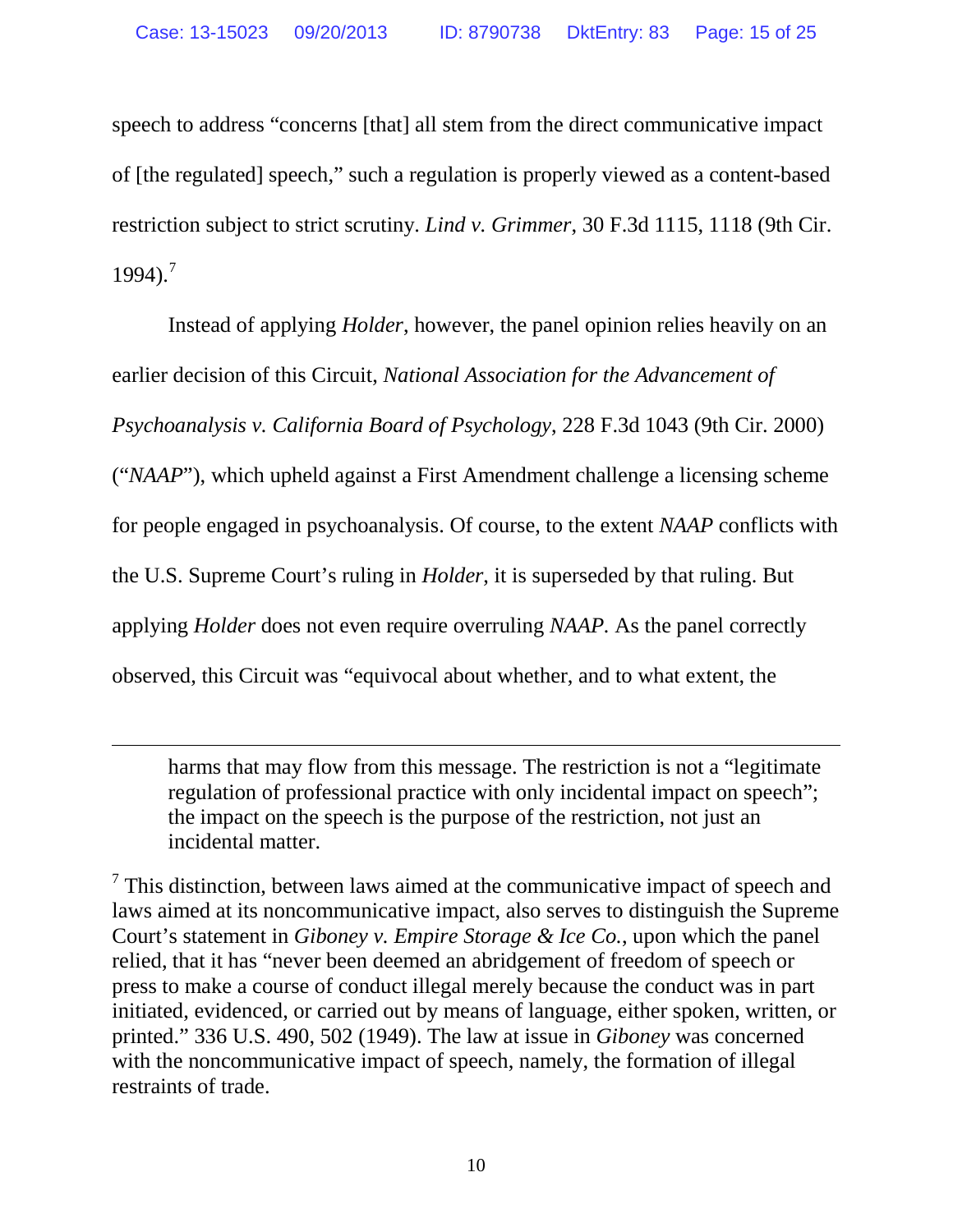licensing scheme in *NAAP* implicated any free speech concerns." Slip op. at 17. Nor, as the panel noted, did this Circuit decide in *NAAP*, "how *much* protection . . . communication [that occurs during psychoanalysis] should receive nor . . . whether the level of protection might vary depending on the function of the communication." *Id.* Accordingly, *NAAP* certainly did not command the panel's sweeping conclusion that the correct level of First Amendment protection for talk therapy is "none." Similarly, nothing in *NAAP* required the panel to disregard *Holder*'s core lesson that laws that are *triggered* by speech must be reviewed as *restrictions* on speech.<sup>[8](#page-15-0)</sup>

# **II. The Panel's Holding That Talk Therapy Is Conduct, Rather Than Speech, Endangers a Vast Array of Speech in Countless Occupations.**

Rehearing is also necessary because the panel's opinion conflicts with the

approach taken by other circuits and applies rational-basis review to what,

 $\overline{a}$ 

<span id="page-15-0"></span><sup>8</sup> The contrast between this case and *Conant v. Walters*, 309 F.3d 629 (9th Cir. 2002), presents a troubling picture of First Amendment rights in the Ninth Circuit. In *Conant*, the federal government threatened to strip California doctors of their licenses to prescribe controlled substances if the doctors specifically advised patients to use marijuana for medical purposes, a use that Congress has categorically rejected. This Court concluded that the federal government's viewpoint-specific restrictions on politically popular medical advice were subject to strict scrutiny. *Id.* at 637–38. In this case, however, the panel concluded that viewpoint-specific restrictions on politically unpopular psychotherapeutic advice receive zero First Amendment scrutiny. The outcomes in these two cases are difficult to reconcile as a matter of constitutional principle and appear to turn on the political popularity in California of the speech restrictions at issue, a distinction that is anathema to the First Amendment. Instead, both laws should be viewed as content-based restrictions on speech subject to strict scrutiny.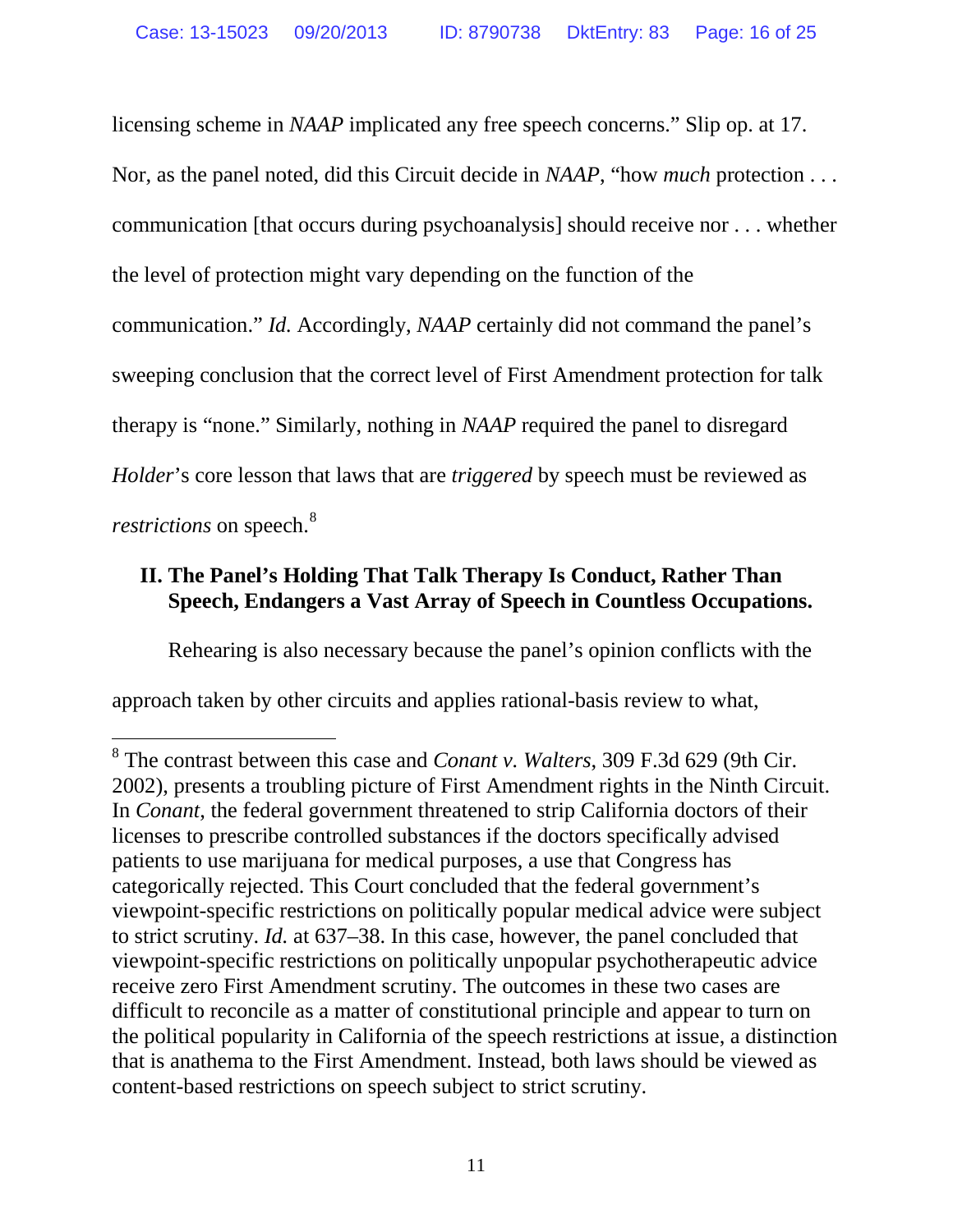anywhere else in the country, would be protected speech. If talk therapy is a form of conduct, the regulation of which raises no First Amendment concerns whatsoever, then all one-on-one advice could be redefined as "conduct" outside the scope of the First Amendment.

Examples from the Institute for Justice's own litigation demonstrate the potential breadth of the panel's ruling. Consider the case of Steve Cooksey, a North Carolina resident living with Type II diabetes who has been able to control his diabetes and lose 78 pounds by maintaining a diet low in carbohydrates but high in fat. *Cooksey v. Futrell*, 721 F.3d 226, 229–30 (4th Cir. 2013). Inspired by his lifestyle change and wishing to help others with similar problems, Mr. Cooksey started a website called "Diabetes Warrior" to talk about his weight loss and diet, distribute meal plans, provide advice to readers, and advertise his fee-based diabetes-support and life-coaching services. *Id.* at 230. His website stated he was not a licensed medical professional and did not have any formal credentials. *Id.* 

In January 2012, shortly after attending a nutritional seminar in which he expressed disagreement with dietary advice given by the director of diabetic services from a nearby hospital, Mr. Cooksey received a call from the Executive Director of the State Board of Dietetics/Nutrition, informing him that he and his website were "under investigation" and that the State Board had the statutory authority to seek an injunction to prevent the unlicensed practice of dietetics. *Id.* at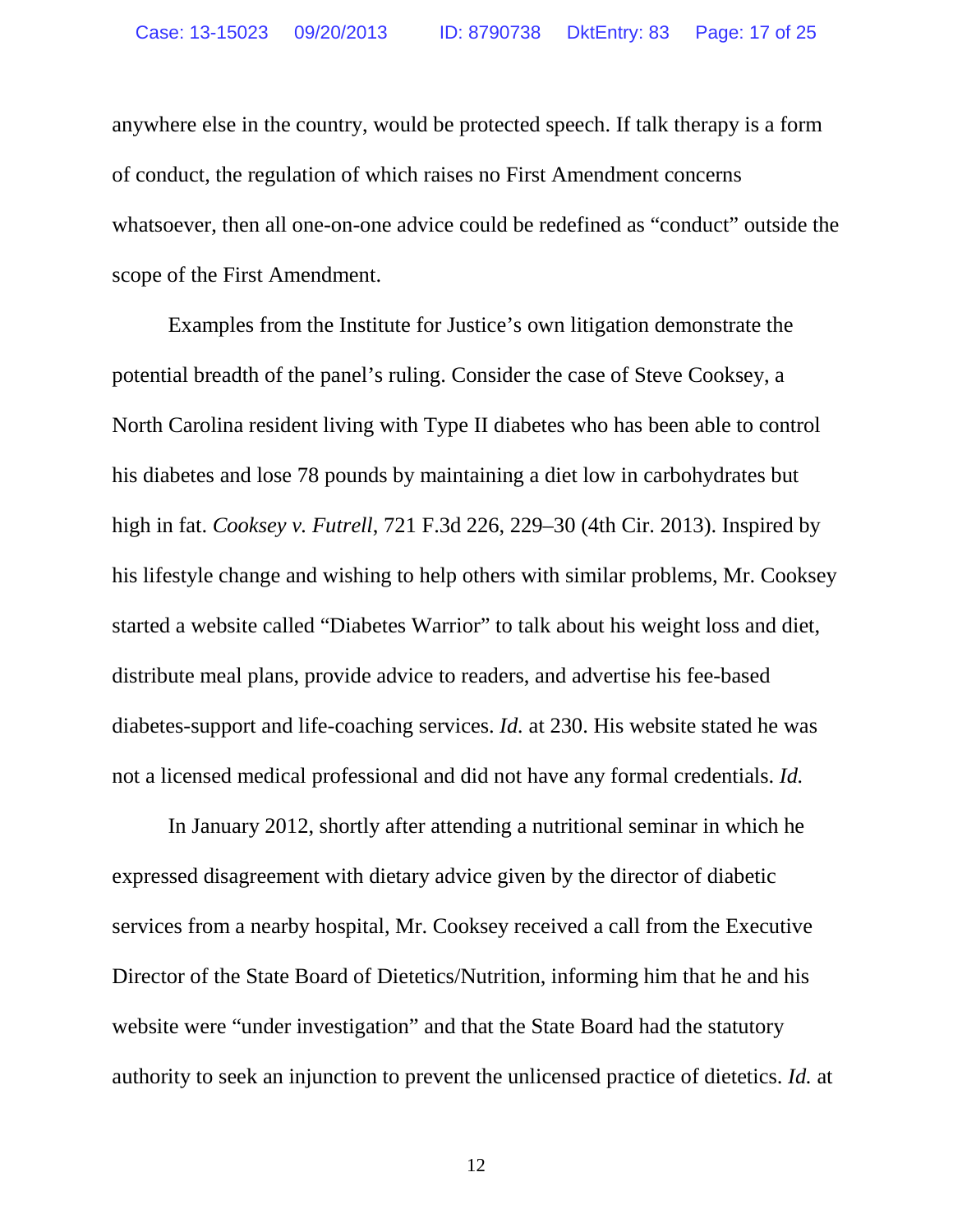230–31. He then received a red-pen review of his website, indicating on a line-byline basis what he was and was not allowed to say about diet. *Id*. at 231–32. The district court dismissed Mr. Cooksey's complaint on the ground that the law was a professional regulation and therefore did not implicate the protection of the First Amendment. *See Cooksey v. Futrell*, No. 3:12cv336, 2012 U.S. Dist. LEXIS 144397, at \*8 (W.D.N.C. Oct. 5, 2012).

The United States Court of Appeals for the Fourth Circuit reversed, concluding that Mr. Cooksey's First Amendment claims could go forward because the chilling of his individualized advice was the chilling of speech protected by the First Amendment. 721 F.3d at 237 ("[W]e have no trouble deciding that Cooksey's *speech* was sufficiently chilled by the actions of the State Board to show a First Amendment injury-in-fact." (emphasis added)). But this determination conflicts with the panel opinion in this case. Under the panel's reasoning, Mr. Cooksey should not have been entitled to the protection of the First Amendment. Instead, the government would have been able to prevail—as it did in the trial court simply by labeling Mr. Cooksey's advice about what adults should buy at the grocery store as the "conduct" of "nutritional assessing and counseling," and therefore outside the scope of the First Amendment.

Mr. Cooksey's situation is not unique. In another Institute for Justice case, the Kentucky Board of Examiners of Psychology recently sent a cease-and-desist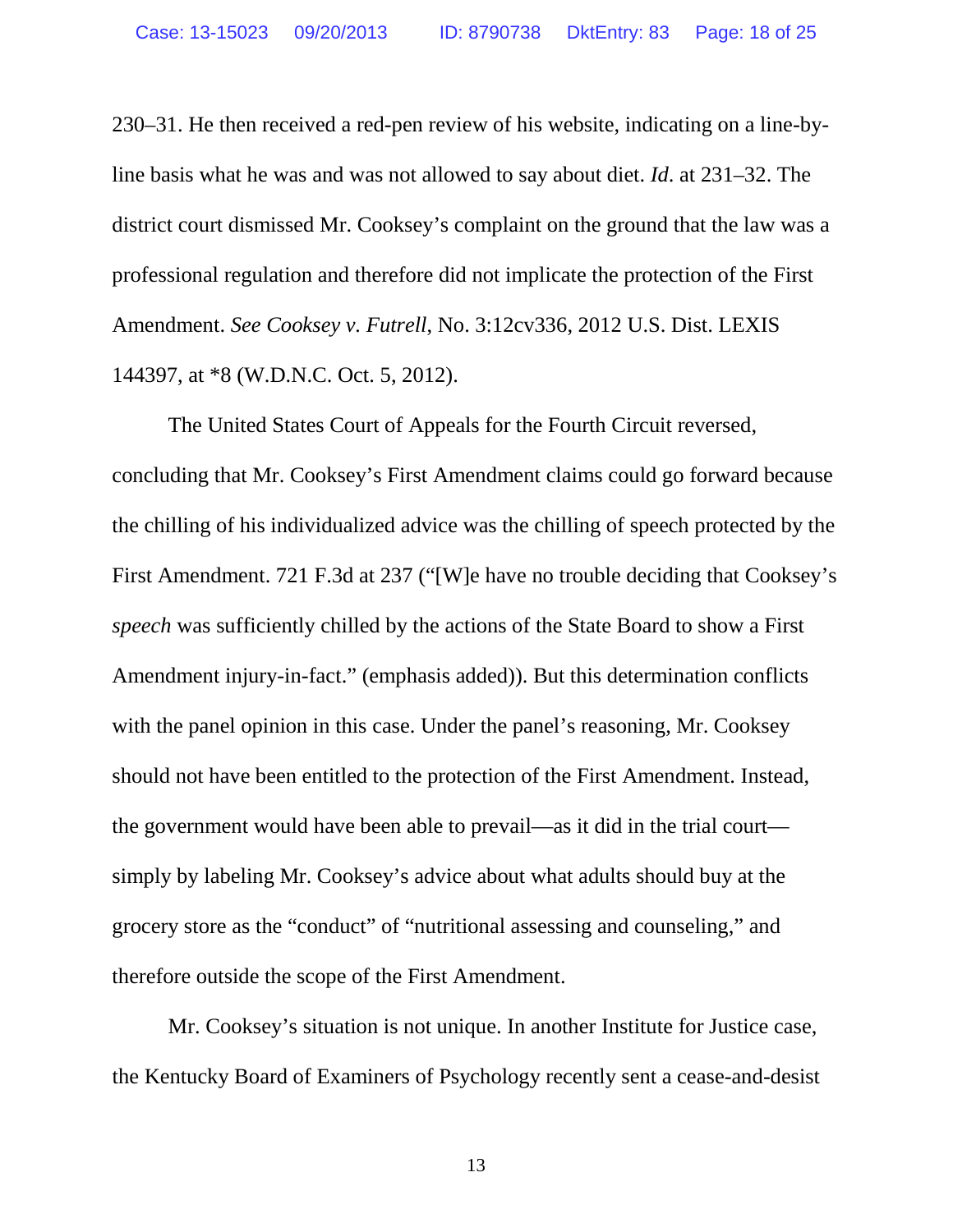letter to syndicated newspaper columnist John Rosemond, ordering him to cease providing parenting advice in response to reader-submitted questions, because such advice constitutes a "psychological service" offered to the public. Complaint & Ex. A, *Rosemond v. Conway*, No. 3:13-cv-00042-GFVT (E.D. Ky. filed July 16, 2013), *available at* http://www.ij.org/images/pdf\_folder/first\_amendment/ky\_psych/kypsych-complaint.pdf. Mr. Rosemond's specific advice was simply that the parents of an underachieving 17-year-old get tough with their son and suspend his privileges until he started performing better in school. That sort of parenting advice is ubiquitous in America (as anyone with children can attest). But under the theory adopted by the panel, that speech would be entitled to no constitutional protection.

Indeed, if, as the panel held, the government can denude Plaintiffs' speech of First Amendment protection simply by labeling it the "conduct" of "therapy," then there are no limits to what can be cast out from the scope of the First Amendment, because almost all speech can be characterized, in some sense, as conduct. University professors engage in the conduct of "instructing." Political consultants engage in the conduct of "strategizing." Stand-up comedians engage in the conduct of "inducing amusement." Nobody, however, could conclude that such a sweeping and dangerous result is consistent with the Supreme Court's precedent.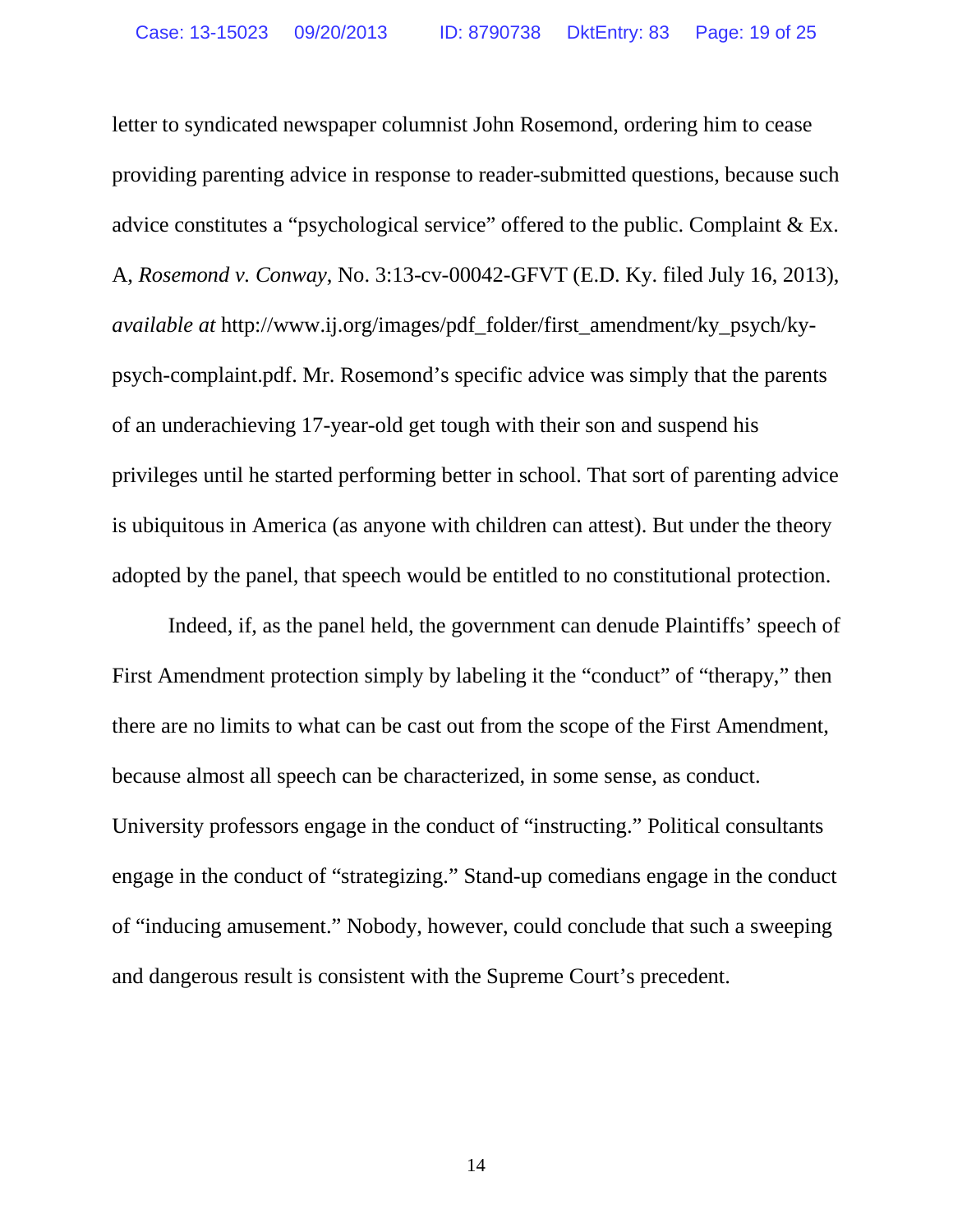# **III. Holding That SB 1172 Regulates Speech Will Not Deprive the Government of the Ability to Prevent or Punish Demonstrable Harm to Minors.**

Beyond conflicting with controlling Supreme Court precedent and endangering a vast array of harmless speech, the panel's opinion requires rehearing because its sweeping conclusion that talk therapy falls entirely outside the First Amendment's protection is far broader than necessary to achieve the government's laudable interest in protecting minors from emotional harm.

First, there are many applications of the law that do not implicate the First Amendment at all because they are not triggered by speech. One point on which the panel was entirely correct is that the *Pickup* Plaintiffs were wrong in their assertion at oral argument that "aversive" types of so-called "sexual orientation change efforts," involving, for example, the administration of nauseating drugs or electroshock therapy, are entitled to heightened First Amendment scrutiny. *See*  Slip op. at 24. Not only are the administration of drugs and the application of electroshock therapy conduct, they are not even expressive conduct as the Supreme Court has defined it. *See Kaahumanu v. Hawaii*, 682 F.3d 789, 798 (9th Cir. 2012) (noting that the First Amendment's protection extends only to "conduct [that] 'convey[s] a particularized message' and is likely to be understood in the surrounding circumstances." (quoting *Spence v. Washington*, 418 U.S. 405, 409–11  $(1974)$ .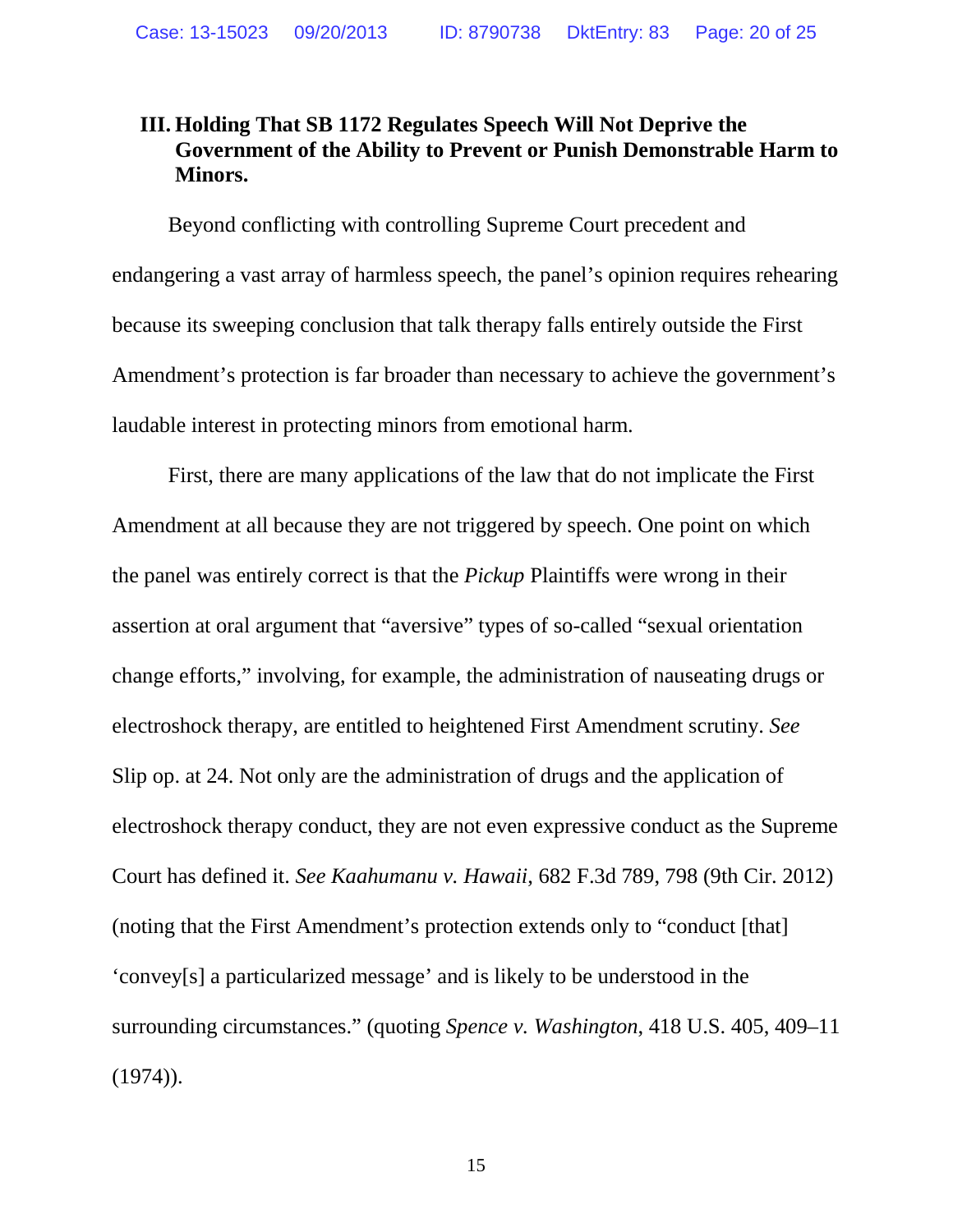Second, with regard to talk therapy, California has other regulatory options that impose a smaller burden on speech. California could, for example, publish information explaining its position that speech like Plaintiffs' is both useless and harmful. Moreover, to the extent that a licensed medical provider's advice breaches an applicable standard of care and causes actual harm, that provider may be liable for malpractice. Contrary to the panel's ruling, slip op. at 22, the existence of this sort of liability has never been understood to remove other First Amendment protection from speech in licensed occupations. For example, while it is obviously the case that lawyers may be sanctioned for negligent advice that causes actual harm, this did not prevent the Supreme Court in *Legal Services Corp. v. Velasquez* from invalidating a federal restriction on the rendering of certain legal advice. 531 U.S. 533, 548–49 (2001). That is in keeping with the distinction that the Supreme Court has always drawn between laws that impose liability on speakers for specific harms caused to specific individuals and laws that impose broad prophylactic restrictions on entire categories of speech. *See, e.g.*, *United States v. Alvarez*, 132 S. Ct. 2537, 2545 (2012) (holding that the availability of damages in civil "cases [involving] defamation, fraud, or some other legally cognizable harm associated with a false statement" does not suggest that government may preemptively outlaw all false statements on a particular subject).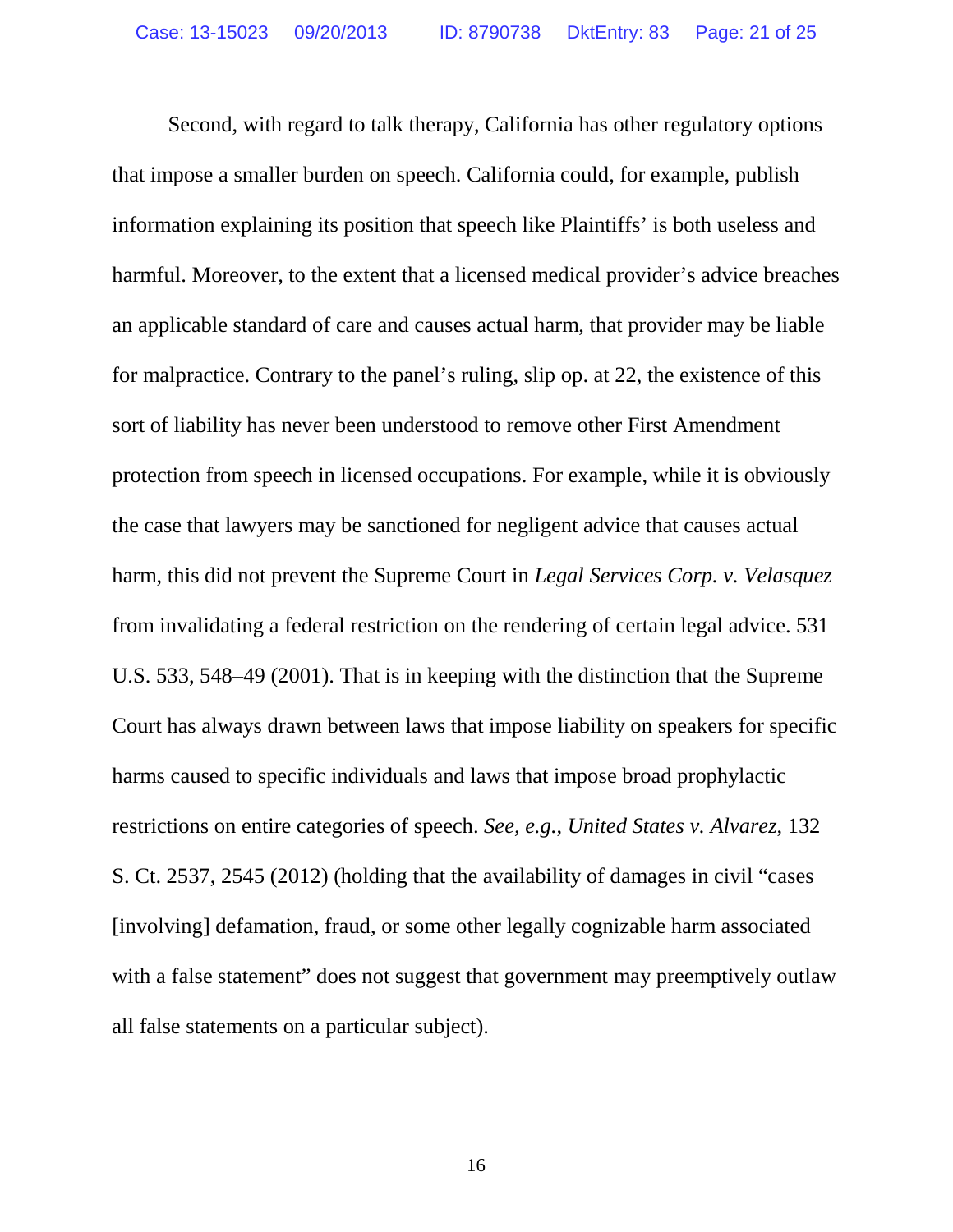Finally, concluding that the First Amendment applies to Plaintiffs' speech is not the end of the constitutional analysis; it is just the beginning. Even under strict scrutiny, restrictions on speech may be upheld if the government is able to demonstrate that the law is narrowly tailored to serve a compelling government interest. This is a high bar, but it is not insurmountable, as is demonstrated by *Holder* itself, in which the Supreme Court ultimately upheld the federal prohibition on providing legal advice to terrorist groups. 130 S. Ct. at 2730.

It may well be the case that efforts to change a minor's sexual orientation are so uniformly harmful that California has no alternative but to prohibit these efforts entirely. <sup>[9](#page-21-0)</sup> But that conclusion must be backed by evidence—evidence that is missing from the panel's opinion, which pointed only to "anecdotal reports of harm." Slip op. at 13–14. The First Amendment requires that the government "present more than anecdote and supposition," *United States v. Playboy Entm't Grp.*, 529 U.S. 803, 822 (2000), and the panel's refusal to demand more than anecdote in this case will, if left uncorrected, have serious consequences for the speech rights of countless Americans nationwide.

 $\overline{a}$ 

<span id="page-21-0"></span><sup>&</sup>lt;sup>9</sup> The government will have to explain, however, why it has chosen to allow *unlicensed* counselors to engage in sexual orientation change efforts with minors, and why it allows licensed mental health providers to refer minors to unlicensed counselors for the specific purpose of participating in sexual orientation change efforts. *See* slip op. at 12.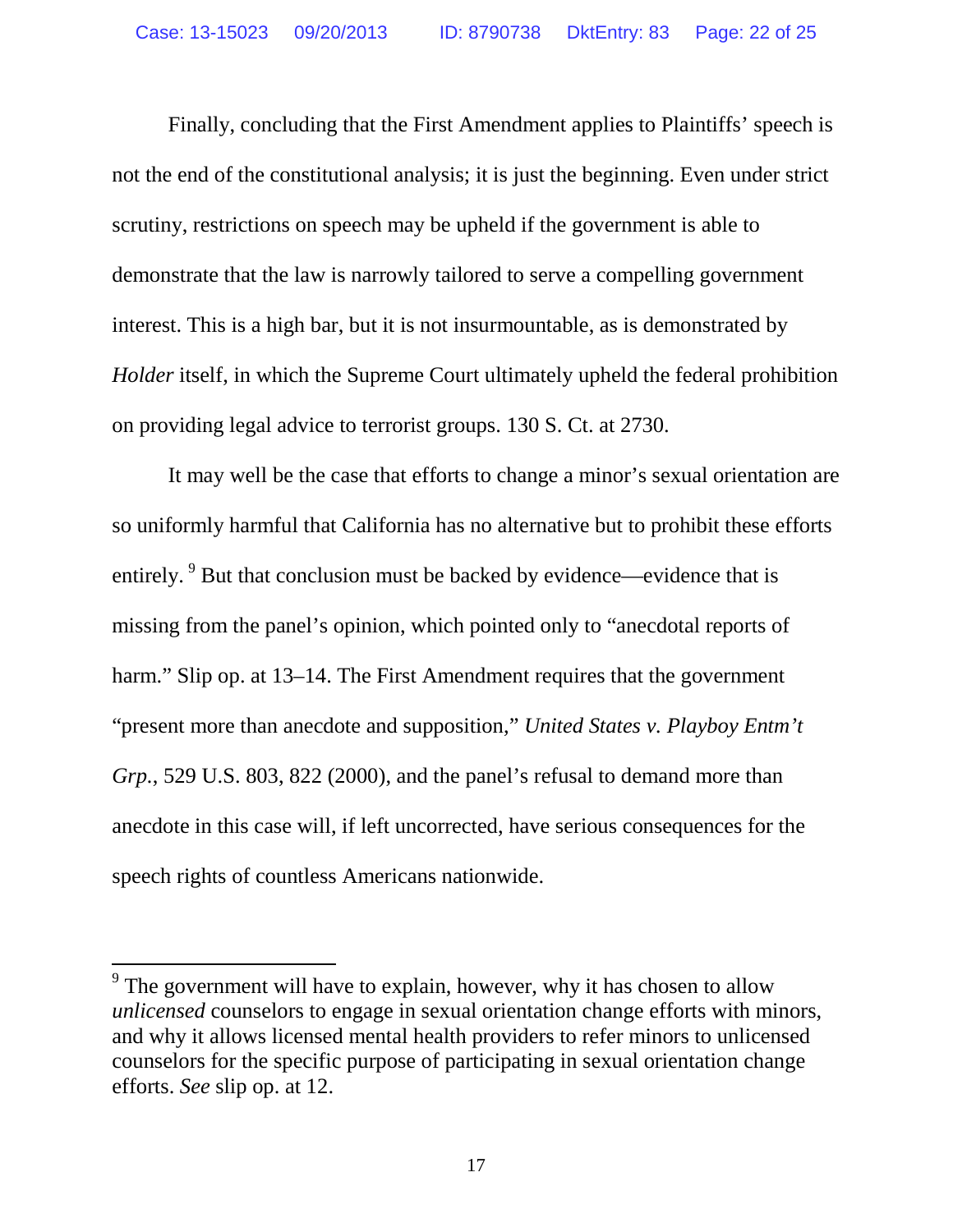### **CONCLUSION**

This case unquestionably presents hard facts and, to many, unsympathetic plaintiffs. But the repercussions of the panel's opinion will sweep far broader than the narrow confines of the underlying debate over so-called "reparative" therapy. Countless Americans earn their living by speaking, and under the panel's ruling that speech is entitled to virtually no constitutional protection. That result cannot be squared with binding precedent from the U.S. Supreme Court. Accordingly, for the reasons stated above, this Court should grant Plaintiffs-Appellees' petition for rehearing or rehearing en banc.

Dated: September 20, 2013

Respectfully submitted, /s/ Paul M. Sherman INSTITUTE FOR JUSTICE Paul M. Sherman\* Robert J. McNamara Dana Berliner Jeff Rowes 901 North Glebe Road, Suite 900 Arlington, VA 22203 (703) 682-9320

Counsel for *Amicus Curiae* Institute for Justice *\*Counsel of Record*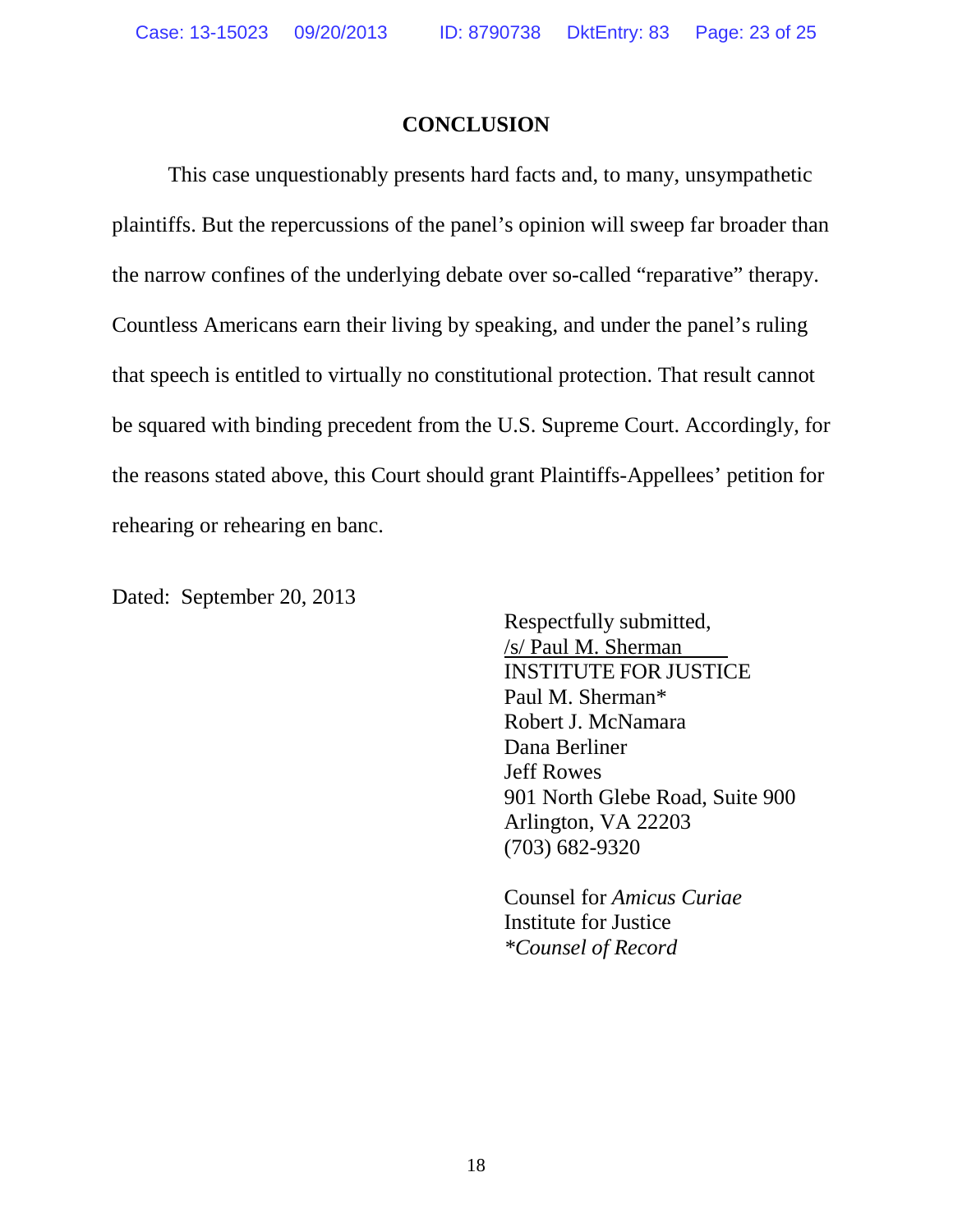# **CERTIFICATE OF COMPLIANCE**

I certify pursuant to Federal Rule of Appellate Procedure 29(c)(7) and Rules

 $32(a)(5)$  & (7) that the attached brief was prepared using a proportionally spaced,

14-point typeface and contains 4,194 words, excluding the parts of the brief

exempted by Rule  $32(a)(7)(B)(iii)$ .

Dated: September 20, 2013

/s/ Paul M. Sherman Paul M. Sherman Counsel for *Amicus Curiae*